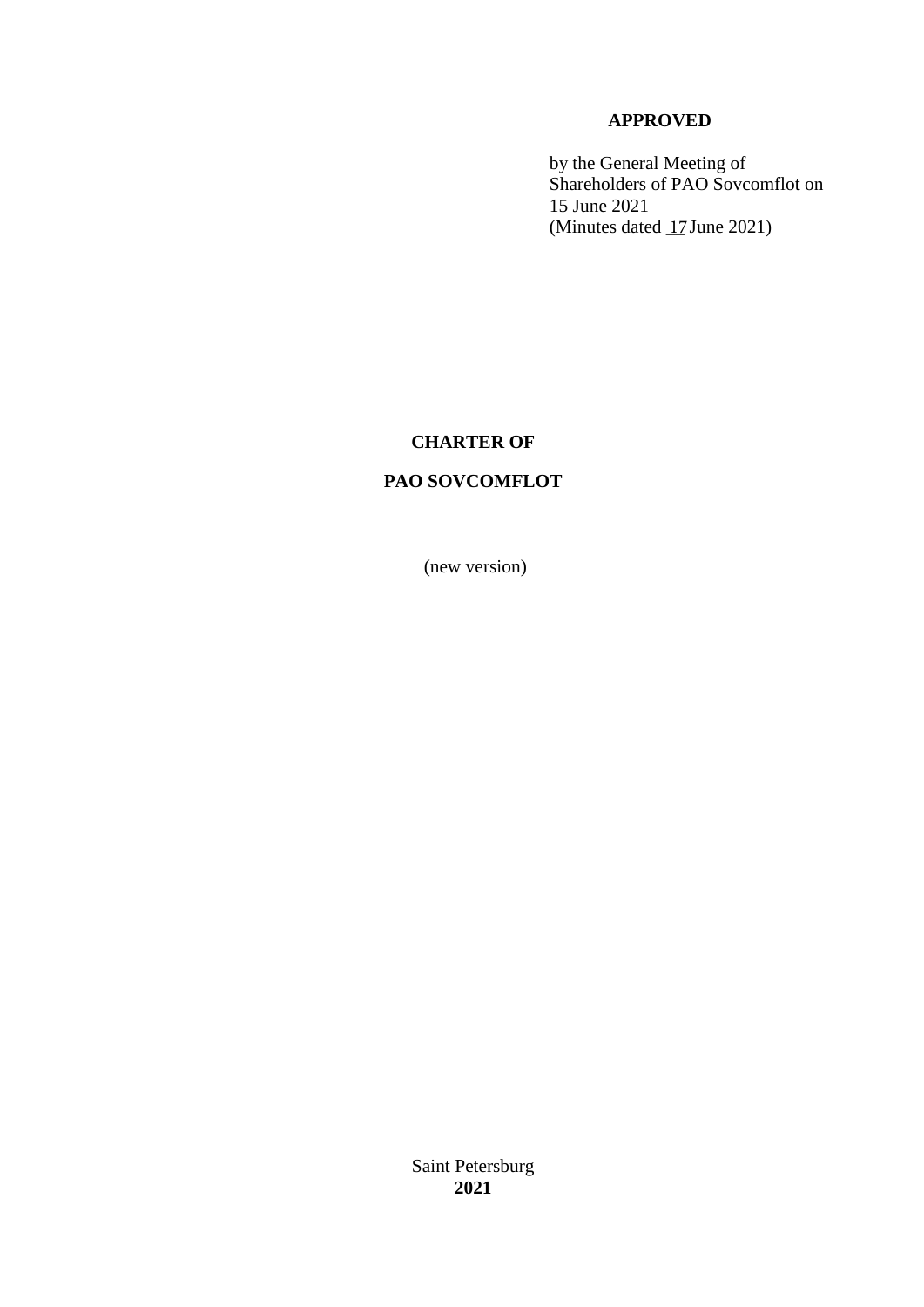## **Article 1. General Provisions**

**1.1.** Public Joint-Stock Company Sovcomflot (hereinafter referred to as the "Company") was established by Order No. 863-r of the Government of the Russian Federation dated 26 June 1995 in accordance with the legislation of the Russian Federation.

The Company is a commercial entity operating under this Charter and the laws of the Russian Federation.

### **Article 2. Name and Location of the Company**

**2.1.** The full corporate name of the Company is:

in the Russian language – публичное акционерное общество "Современный коммерческий флот";

in the English language – PAO "Sovcomflot".

**2.2.** The abbreviated corporate name of the Company is:

in the Russian language – ПАО "Совкомфлот";

in the English language – PAO "SCF".

**2.3.** Location of the Company:

3a Moyka River Embankment, Saint Petersburg, 191186, Russian Federation.

### **Article 3. Legal Status of the Company**

**3.1.** The Company is a legal entity and has civil rights and obligations required to carry out any types of activity not prohibited by the laws of the Russian Federation.

**3.2.** The Company shall have a round seal containing its full corporate name in the Russian language and indicating its location. The seal may also specify the corporate name of the Company stipulated in the Charter in any other language.

The Company may have stamps and letterheads bearing its name, an emblem, a duly registered trademark, and other means of visual identification.

**3.3.** The Company is the legal successor to joint-stock commercial enterprise "Sovcomflot" in respect of all its rights and obligations.

**3.4.** The Company shall be liable for its obligations to the extent of all its property.

**3.5.** The state and its agencies shall not be liable for the obligations of the Company, nor shall the Company be liable for the obligations of the state or its agencies.

**3.6.** The Company shall not be liable for the obligations of its shareholders.

**3.7.** The shareholders of the Company shall not be liable for the obligations of the Company and shall bear the risk of losses related to its operations to the extent of the value of the shares held by them.

Shareholders who have not paid for their shares in full shall be jointly and severally liable for the obligations of the Company to the extent of the unpaid portion of the value of their shares.

**3.8.** For the purposes of implementation of the government's social, economic and fiscal policy, the Company shall be responsible:

for safekeeping documents (management, financial, business, etc.);

for transferring documents which have scientific or historical value for national archiving;

for storing, safekeeping and using personnel records in accordance with the established procedure.

**3.9.** Decisions on establishment of branches, formation of representative offices of the Company and liquidation thereof, approval of their regulations and appointment of their heads shall be made by the Board of Directors of the Company. Heads of branches and representative offices of the Company shall act under a power of attorney issued by the Company.

**3.10.** The Company may have subsidiaries and affiliates established:

in the Russian Federation - under the laws of the Russian Federation;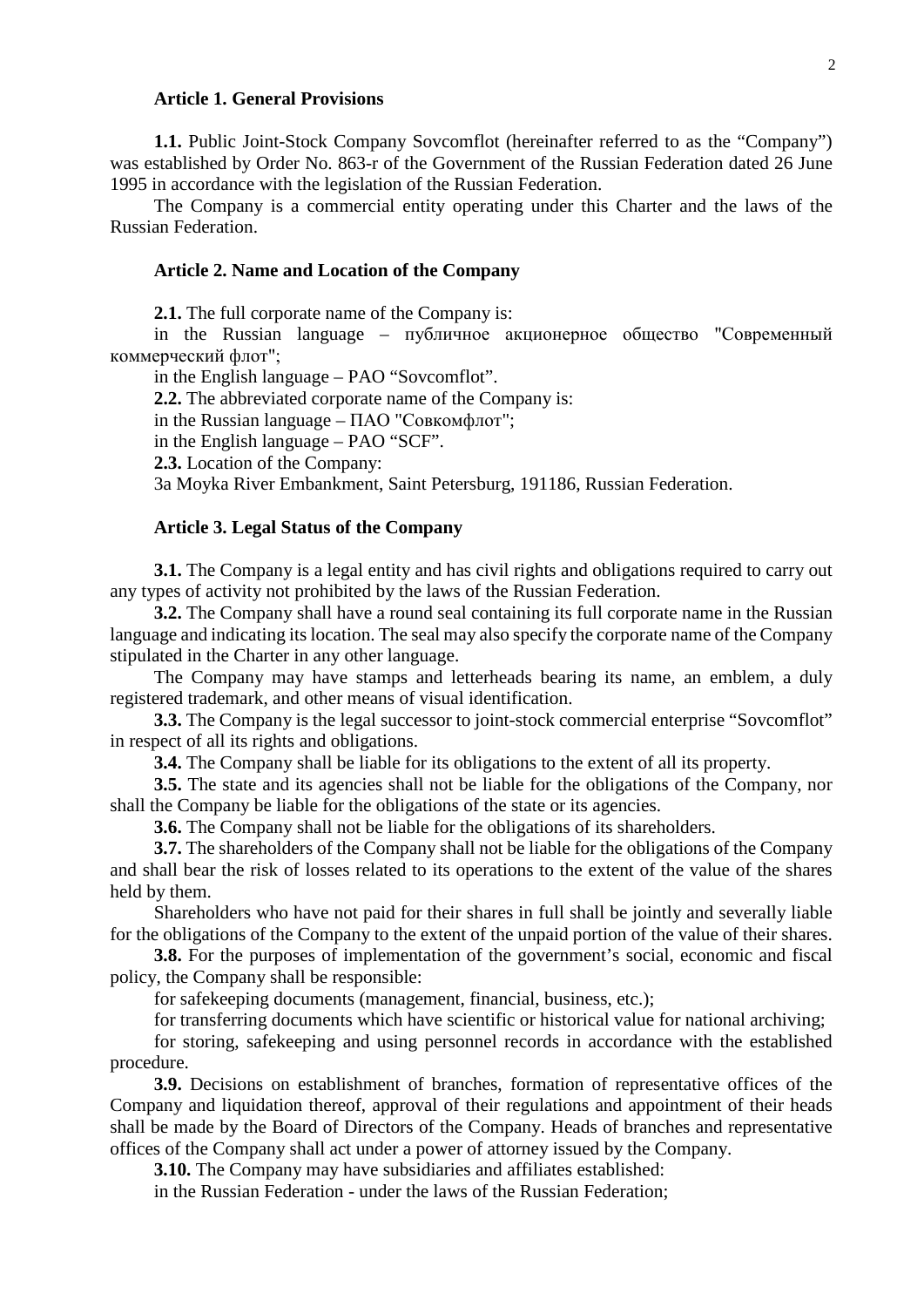outside of the Russian Federation - under the laws of the foreign country in which the subsidiary or affiliate is located, unless otherwise provided by the treaty between the Russian Federation and the country of location of the subsidiary or affiliate.

Subsidiaries and affiliates may only be legal entities.

**3.11.** A subsidiary or affiliate is not liable for the Company's debts.

### **Article 4. Objectives and Types of Activity of the Company**

**4.1.** The main objectives of the Company are to:

make profit and create conditions conducive to profit-making by its subsidiaries and affiliates;

ensure increase in the market capitalisation of the Company;

develop the Company as the largest national carrier occupying a leading position in the Russian shipping industry and strategic segments of the Russian cargo base, and competitive on the international market;

promote the Company's role as a systemically important component of the Russian shipping industry, a centre of commercial excellence and training of highly qualified personnel, a source of stable employment, and a consumer of products and services of domestic enterprises.

**4.2.** The main types of activity of the Company are:

organisation of cargo and passenger transportation, acquisition and sale of vessels; shipping brokerage;

transportation of oil and petroleum products;

sales of oil and petroleum products, including sales to the general population and delivery for export;

participation in the development and implementation of projects involving reconstruction, technical revamping and ramp-up of production at transport, oil production and refining enterprises:

carrying out foreign trade operations involving the export and import of goods, raw materials, supplies, equipment and spare parts for the transport, oil production and refining sectors;

management of subsidiaries and affiliates aimed at achievement of the Company's goals;

carrying out foreign economic activities;

other business activities not in conflict with the legislation of the Russian Federation and aimed at achievement of the Company's goals.

The Company may engage in any types of activity not prohibited by law.

Where the law provides for the licensing of a certain type of activity, the Company may carry out such activity based on a license.

The Company is engaged in activities involving the use of information constituting a state secret, performs activities and (or) provides services aimed to protect state secret based on a special permit (license), unless other requirements are stipulated by the legislation of the Russian Federation.

## **Article 5. The Property of the Company and the Authorised Capital of the Company**

**5.1.** The property of the Company consists of fixed assets, current assets, and other assets recorded on its independent balance sheet.

The Company is the owner of its assets.

**5.2.** The sources for financial resources of the Company are its profits, proceeds from the sale of securities, loans, and other proceeds that are not in conflict with current legislation of the Russian Federation.

**5.3.** The Company is the owner of cash assets, property contributed by its shareholders, products manufactured in the course of production and business operations, intellectual property items, income received, and the property of its standalone divisions.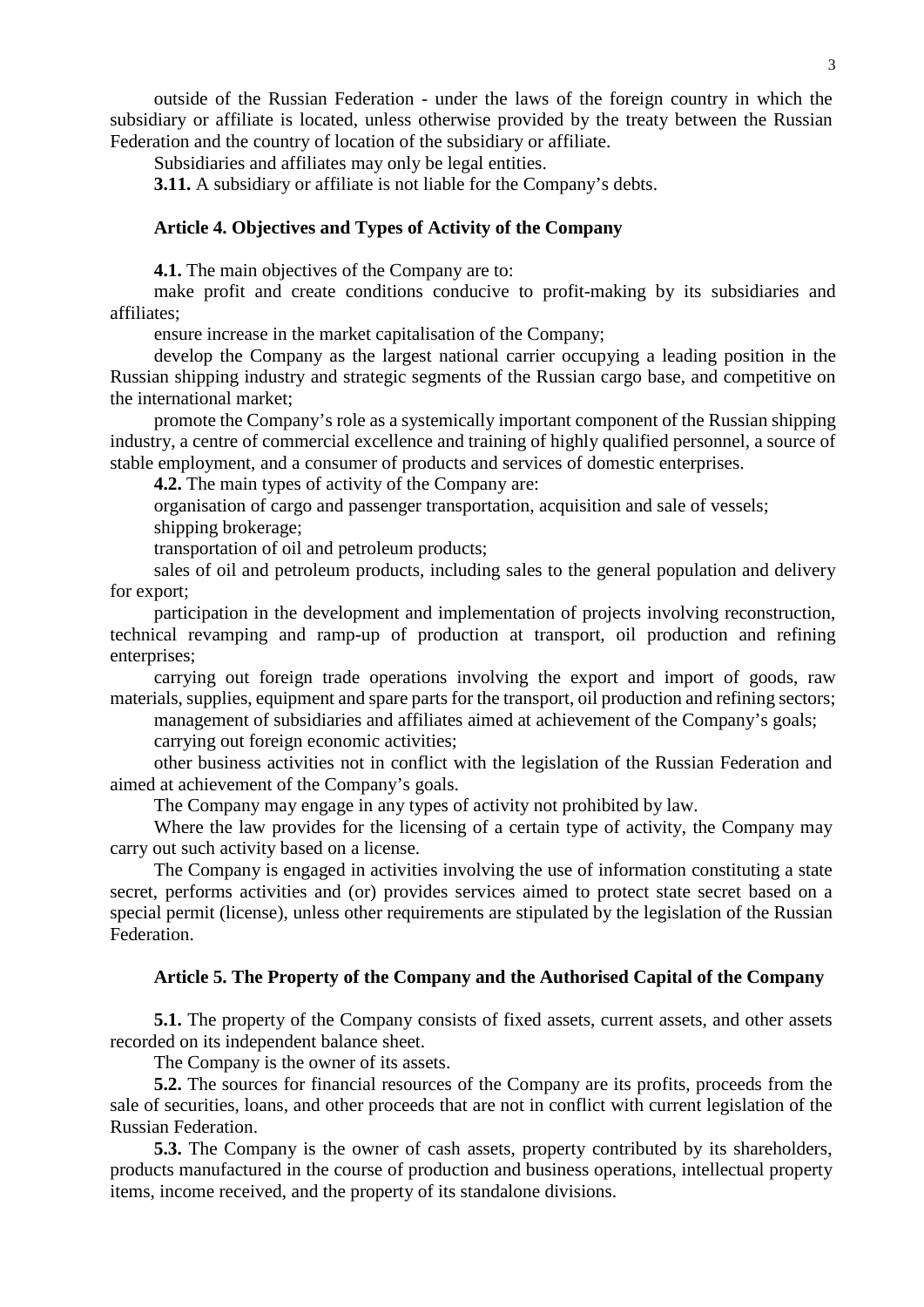**5.4.** The Authorised Capital of the Company is RUB 2,374,993,201 (two billion, three hundred seventy-four million, nine hundred ninety-three thousand, two hundred and one rouble) and consists of 2,374,993,901 (two billion, three hundred seventy-four million, nine hundred ninety-three thousand, two hundred and one) ordinary share with a par value of one (1) rouble each.

**5.5.** The Authorised Capital of the Company may be increased by:

(a) increasing the par value of its shares;

(b) placing additional shares.

The decision to increase the Authorised Capital of the Company by increasing the par value of its shares shall be made by the General Meeting of Shareholders of the Company.

Unless otherwise required by the present Charter the decision to increase the Authorised Capital of the Company by placing additional shares within the number and categories (types) of the authorized shares shall be made by the Board of Directors, unanimously by all the members thereof, the votes of the retired members of the Board of Directors not being taken into account.The placement of shares (the equity securities of the Company convertible into shares) by means of private subscription shall only be authorized by the decision of the General Meeting of Shareholders on the increase of the Authorised Capital of the Company by means of placement of additional shares (on the placement of the issue-grade securities of the Company convertible into shares) adopted by a three-quarters majority vote of the shareholders holding voting shares, participating in the General Meeting of Shareholders.

The placement by means of public offering of ordinary shares representing more than 25% of the previously placed ordinary shares shall only be authorized by the decision of the General Meeting of Shareholders adopted by a three-quarters majority vote of the shareholders holding voting shares, participating in the General Meeting of Shareholders.

The placement by means of public offering of the equity securities convertible into ordinary shares which can be converted into the ordinary shares representing more than 25% of the previously placed ordinary shares shall only be authorized by the decision of the General Meeting of Shareholders adopted by a three-quarters majority vote of the shareholders holding voting shares, participating in the General Meeting of Shareholders.

The Authorised Capital of the Company may be increased after it has been fully paid in.

Increasing the Authorised Capital of the Company to cover losses sustained by the Company is not allowed.

**5.6.** The decision to increase the Authorised Capital by placing additional shares shall specify the number of additional ordinary shares and preferred shares of each type to be placed within the number of authorised shares of the respective category (type), the method of placement, the placement price of additional shares placed by subscription or the procedure for its determination (including while exercising the preemptive right to purchase the additional shares) or the indication that the aforementioned price or the procedure for its determination will be fixed by the Board of Directors prior to the start of the placement of shares, the method of payment for additional shares placed by subscription, and may also specify other terms of placement.

**5.7.** The Company may, and in the cases provided in the Federal Law of 26 December 1995 №208-FZ "On Joint-Stock Companies" (hereinafter – the Federal Law "On Joint-Stock Companies" must, reduce its Authorised Capital.

The Authorised Capital of the Company may be reduced in accordance with the procedure provided by current legislation of the Russian Federation and this Charter as follows:

(a) by decreasing the par value of the shares;

(b) by reducing the total number of shares including by means of acquiring a part of the shares by the Company.

The decision to reduce the Authorised Capital of the Company by decreasing the par value of the shares or by acquiring a part of the shares in order to reduce their total number shall be made by the General Meeting of Shareholders.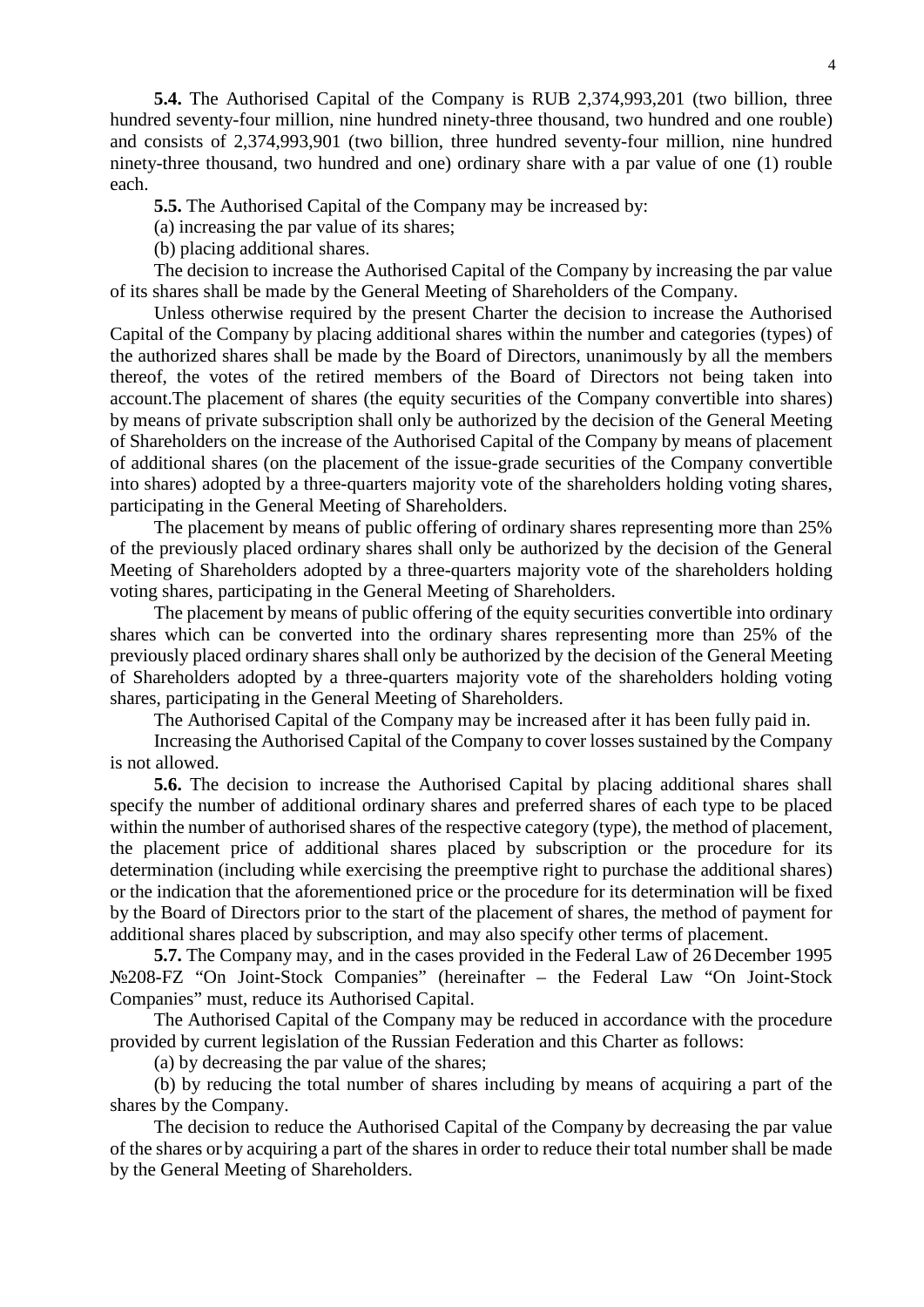The Company may not reduce its Authorised Capital if, as a result of such reduction, its amount would become less than the minimum size of the Authorised Capital established by the Federal Law "On Joint-Stock Companies*"* as of the date when documents are submitted for the state registration of relevant amendments to this Charter or, if the Company must reduce its Authorised Capital, as of the date of the state registration of the Company.

**5.8.** Within 3 business days following the date of the decision to reduce its Authorised Capital, the Company shall notify of such decision the authority responsible for the state registration of legal entities and publish an announcement about the reduction of its Authorised Capital two times once a month in the media publishing information on the state registration of legal entities.

The announcement about the reduction of the Authorised Capital shall contain the information defined in the Federal Law "On Joint-Stock Companies".

**5.9**. The Company authorises (may place) 247,269,044 (two hundred forty-seven million, two hundred sixty-nine thousand, forty-four) ordinary registered uncertified shares with a par value of one (1) rouble each for a total par value of RUB 247,269,044 (two hundred forty-seven million, two hundred sixty-nine thousand, forty-four roubles (authorised shares) in addition to the placed ordinary registered uncertified shares.

The authorised shares upon their placement confer on their holders the same rights as the placed ordinary registered uncertified shares of the Company.

### **Article 6. Funds and Net Assets of the Company**

**6.1.** The Company shall create a Reserve Fund (hereinafter – the Reserved Fund) by allocating the compulsory deductions in amount of 5 percent of its net profit on an annual basis until the amount of the Reserve Fund reaches 5 percent of the Authorised Capital of the Company.

The Reserve Fund of the Company shall be used to cover its losses and to redeem bonds and shares of the Company in the absence of other sources of funding.

The Reserve Fund may not be used for other purposes.

**6.2.** The Company may create a dedicated employee share ownership fund from net profit. The fund shall be used solely to purchase shares of the Company sold by its shareholders for subsequent allotment to Company employees.

In case the Company's shares purchased using the employee share ownership fund are sold to employees for consideration, the proceeds shall be deposited in the fund.

**6.3.** The Company may create other funds by resolution of the General Meeting of Shareholders.

The composition, funding sources and procedure for use of each fund created by the Company shall be determined by the Board of Directors of the Company.

**6.4.** If after the end of the second reporting year or each subsequent reporting year the net asset value of the Company falls below its Authorised Capital, then during preparation for the Annual General Meeting of Shareholders the Board of Directors shall include a section on net assets in the Company's annual report.

If the net asset value of the Company remains below its Authorised Capital after the end of the reporting year following the second or each subsequent reporting year, after the end of which the net asset value of the Company was below its Authorised Capital, including in cases provided for in Clause 7, Article 35 of the Federal Law "On Joint-Stock Companies", the Company shall take one of the following decisions no later than six months after the end of the respective reporting year:

1) to reduce the Authorised Capital of the Company to an amount not exceeding its net asset value;

2) to liquidate the Company.

### **Article 7. Securities of the Company**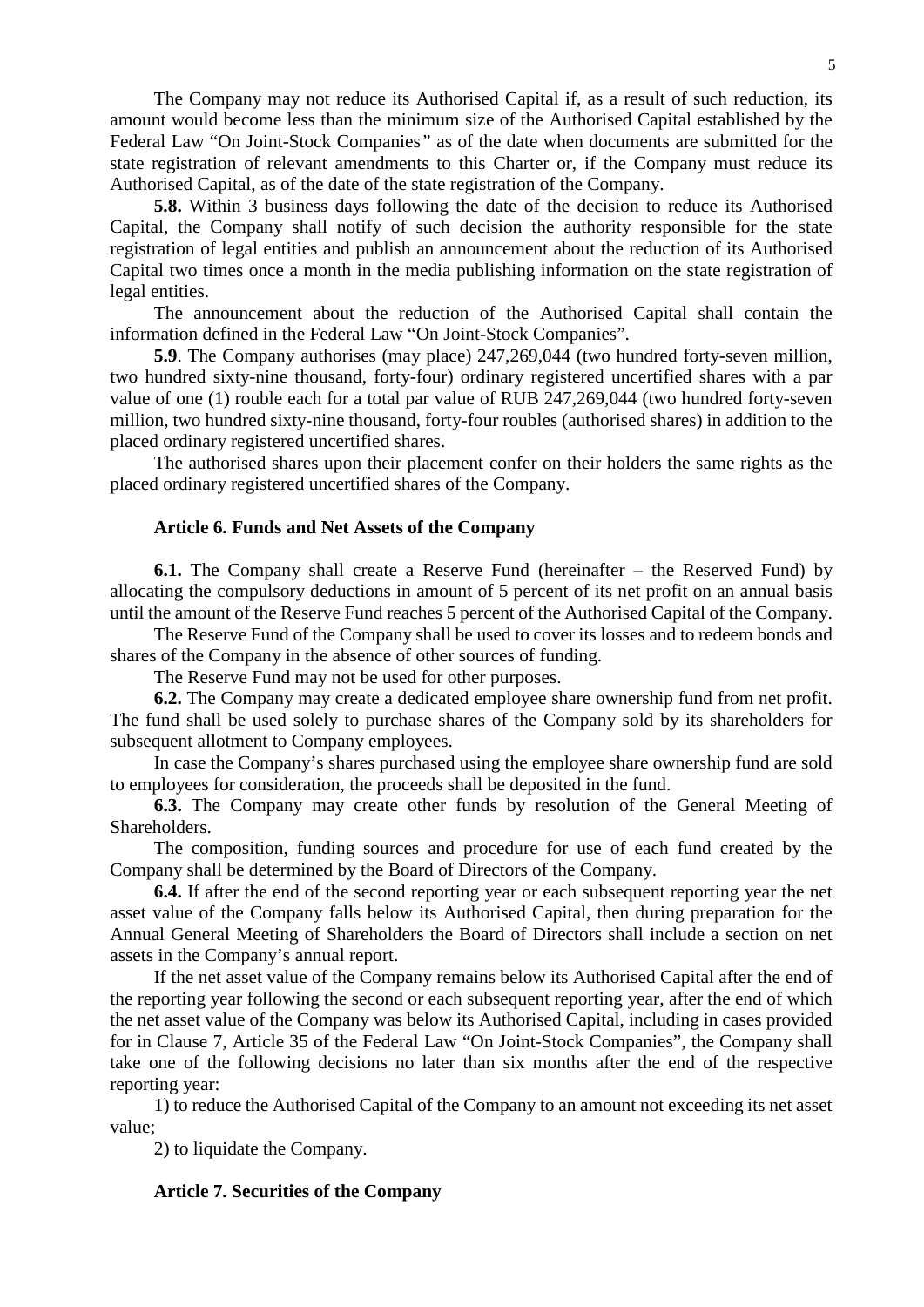**7.1.** The Company shall place ordinary shares and may place one or more types of preferred shares, additional shares, and other equity securities.

All shares of the Company shall be registered.

Preferred shares entitle their holders to receive a fixed dividend and have priority over ordinary shares in profit distribution and in the event of liquidation of the Company.

The par value of outstanding preferred shares shall not exceed 25 percent of the Authorised Capital of the Company. The Company is not entitled to place the preferred shares the par value of which is lower than the par value of the ordinary shares.

**7.2.** Payment for additional shares of the Company placed by subscription shall be made at the price determined by the Board of Directors in accordance with Article 77 of the Federal Law "On Joint-Stock Companies", but not lower than their par value.

**7.3.** Additional shares and equity securities of the Company placed by subscription are placed upon full payment.

**7.4.** The placement price of additional shares for the persons exercising their preemptive right to purchase shares may be lower than the placement price for other persons, but by no more than 10 percent.

The fee paid to the broker involved in the placement of additional shares of the Company by subscription shall not exceed their placement price by more than 10 percent.

**7.5.** The procedure for converting equity securities of the Company into shares shall be established by the decision on the issue of the equity securities convertible into shares and the procedure of the conversion of the preferred shares of the Company into other shares of the Company shall be established by the decision on the issue of the preferred shares in conformity with the Charter of the Company.

Placement of the Company's additional shares within the number of authorised shares, necessary to convert the convertible into such shares equity shares placed by the Company into them, shall only be effected through such conversion.

Payment for the security shares of the Company placed by means of subscription shall be made at the price which is fixed or the procedure of determination thereof is established by the Board of Directors in conformity with the Article 77 of the Federal Law "On Joint-Stock Companies" except as provided for by the Federal Law "On Joint-Stock Companies".

Payment for equity securities of the Company convertible into shares placed by subscription shall be made at a price not below the par value of the shares into which such securities are to be converted.

The placement price of equity securities convertible into shares for the persons exercising their preemptive right to acquire such securities may be lower than the placement price for other persons, but by no more than 10 percent.

The amount of remuneration of an intermediary participating in the placement of equity securities by subscription must not exceed 1% of the price placement of these securities.

**7.6.** The Company may place additional shares and other equity securities by subscription and by conversion. In case of an increase of the Authorised Capital of the Company on the basis of its property, the Company shall place additional shares by distributing them among shareholders.

**7.7.** The Company may acquire its placed shares pursuant to a resolution of the General Meeting of Shareholders of the Company to reduce the Company's Authorised Capital by acquiring a part of the placed shares so as to reduce their total number.

The Company may not decide to reduce its Authorised Capital by acquiring a part of the placed shares in order to reduce their total number if the aggregate par value of the shares which remain outstanding would fall below the minimum amount of the Authorised Capital of the Company stipulated by the Federal Law "On Joint-Stock Companies".

The Company may acquire its placed shares by decision of the Board of Directors. The Board of Directors may not make a decision on the acquisition of shares by the Company if the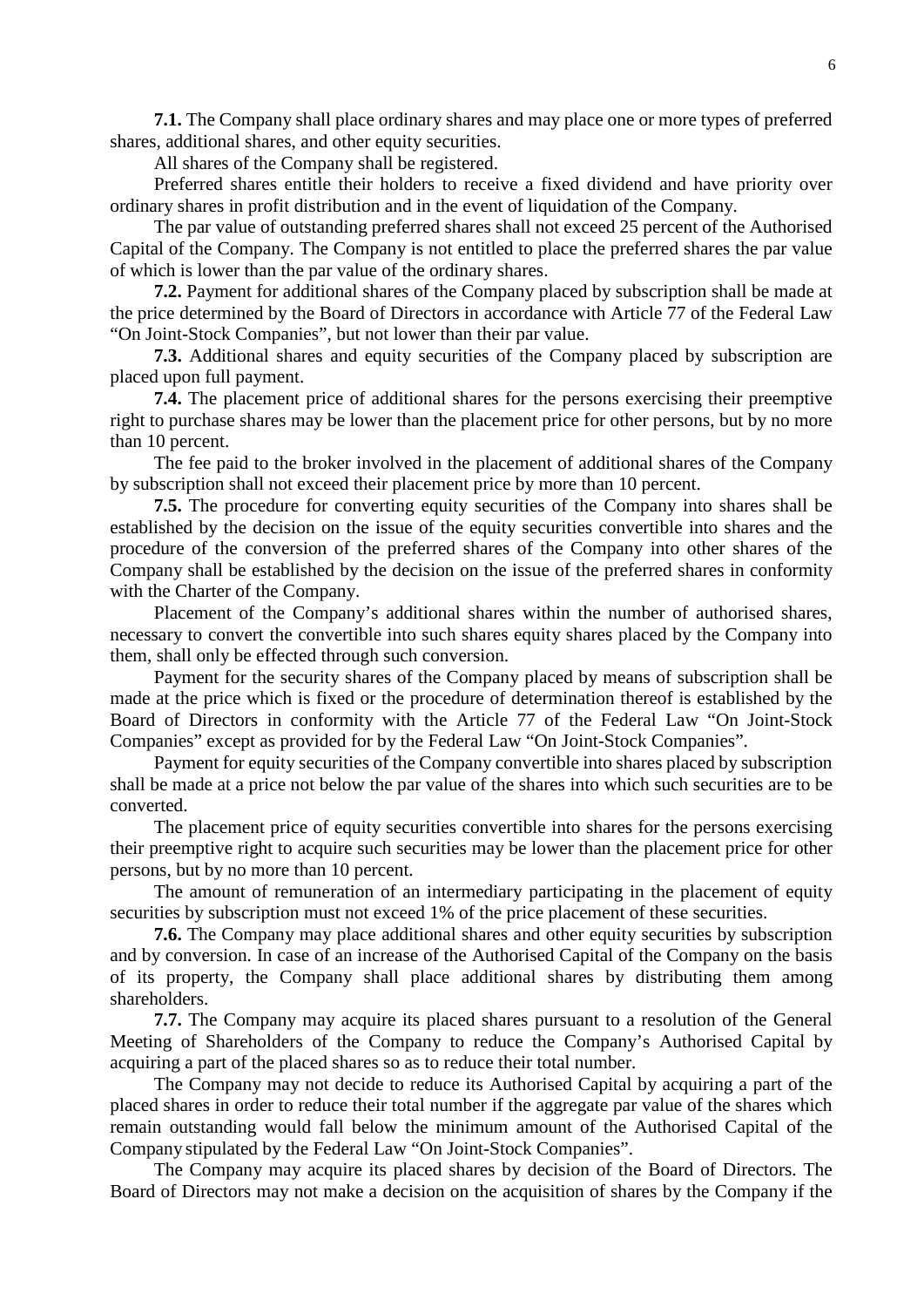aggregate par value of the outstanding shares of the Company is less than ninety percent (90%) of the Company's Authorised Capital.

**7.8.** The shares acquired by the Company pursuant to a resolution of the General Meeting of Shareholders of the Company to reduce the Authorised Capital of the Company by acquiring shares in order to reduce their total number shall be cancelled upon their acquisition.

The shares acquired by decision of the Board of Directors shall not confer voting rights, shall not be taken into consideration when counting votes, and shall not accrue dividends. Such shares shall be sold at market value within one year after their acquisition, failing which the General Meeting of Shareholders shall take a decision to reduce the Authorised Capital of the Company by cancelling such shares.

The decision on acquisition of shares shall specify the categories (types) of the shares to be acquired by the Company, the number of the shares of each category (type) to be acquired, the acquisition price, the form of payment, the period for payment and the period during which the shares will be purchased.

The period within which the shareholders' applications for the sale of their shares to the Company or the withdrawal of such applications must be received may not be less than 30 days, and the term for payment by the Company for the shares they acquire cannot be more than 15 days from the date of expiry or withdrawal of these applications. The price for purchase of shares by the Company shall be determined in accordance with Article 77 of the Federal Law "On Joint-Stock Companies".

**7.9.** Each shareholder holding shares of certain categories (types) to be acquired by decision of the Company's Board of Directors may sell, and the Company must purchase, such shares.

If the total number of shares for which applications have been received for their acquisition by the Company exceeds the number of shares that may be acquired by the Company, taking into account the restrictions set for forth in this article, such shares shall be purchased from the shareholders pro rata to applications.

The Company shall give a notice to the shareholders holding shares of certain categories (types) to be acquired pursuant to the adopted decision at least 20 days prior to the beginning of the designated period for their purchase. The notice shall contain information specified in Clause 4, Article 72 of the Federal Law "On Joint-Stock Companies". Each shareholder holding shares of certain categories (types) to be acquired by decision of the Company is notified in accordance with the procedure established for notification about the General Meeting of Shareholders.

**7.10.** The Company may not acquire its placed ordinary shares:

**until the Authorised Capital of the Company has been fully paid in;** 

 if at the time of the acquisition the Company meets insolvency (bankruptcy) criteria as defined by legal acts of the Russian Federation on insolvency (bankruptcy) of enterprises, or will meet such criteria as a result of acquisition of these shares;

 if at the time of acquisition the net asset value of the Company is less than its Authorised Capital and Reserve Fund or becomes less than the amount thereof as a result of the acquisition of shares.

The Company may not acquire its placed shares until all shares presented for redemption in accordance with Article 76 of the Federal Law "On Joint-Stock Companies" are purchased.

**7.11.** The Company may place bonds and other equity securities as provided by legal acts of the Russian Federation related to securities.

Placement of bonds and other equity securities by the Company shall be made by decision of the Board of Directors.

Placement by the Company of bonds convertible into shares and other equity securities convertible into shares shall be made by decision of the Board of Directors.

**7.12.** Bonds may be redeemed in cash or in kind in accordance with the decision on their issuance.

## **Article 8. Rights and Duties of Shareholders Holding Shares of the Company**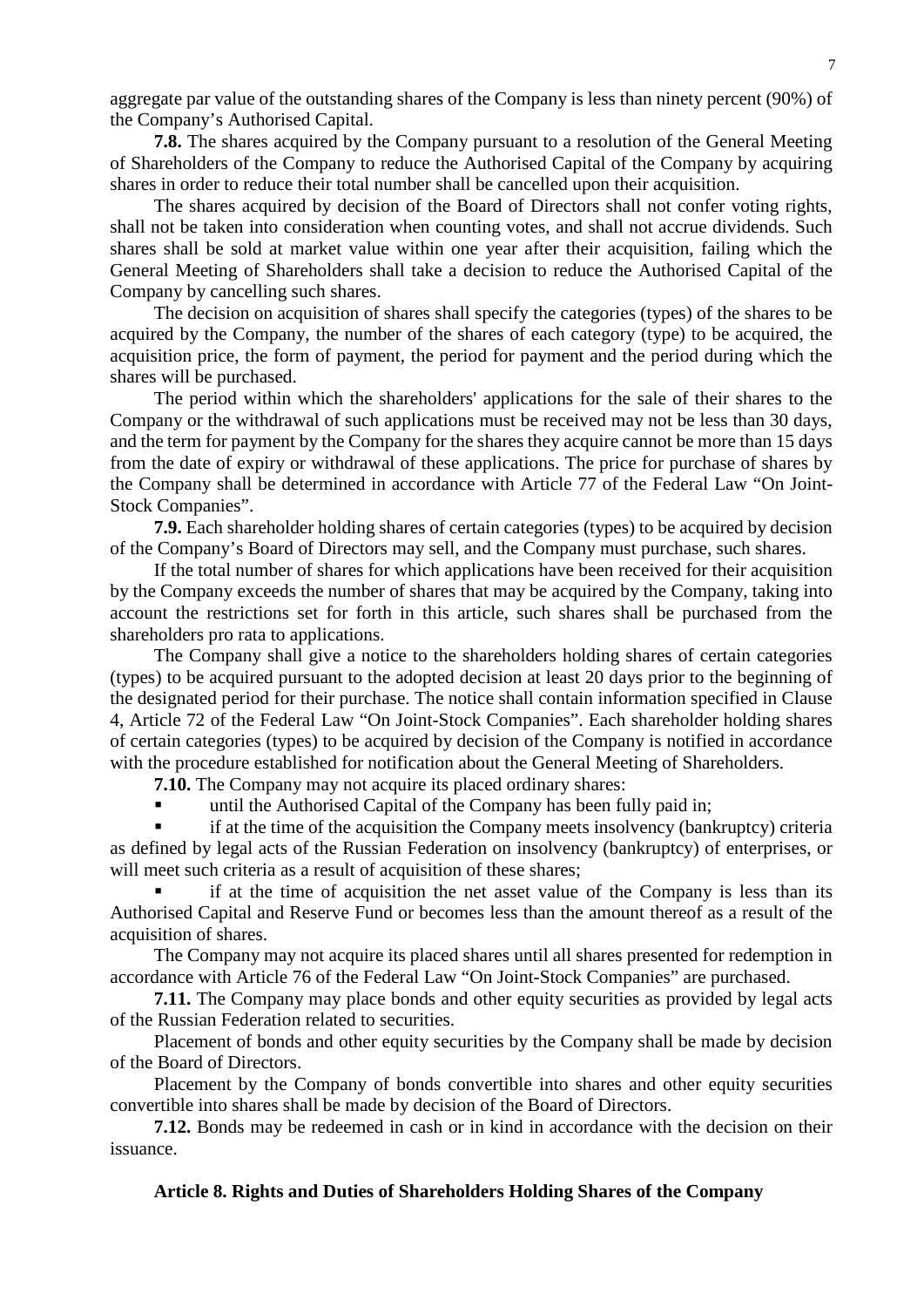**8.1.** Each ordinary share of the Company carries the same rights.

**8.2.** Pursuant to the Federal Law "On Joint-Stock Companies" and this Charter, shareholders holding ordinary shares of the Company may participate in the General Meeting of Shareholders with the right to vote on all matters within its competence, and also have the right to receive dividends and, in the event of liquidation of the Company, a part of its property.

Ordinary shares may not be converted into preferred shares, bonds or other securities.

**8.3.** Shareholders holding preferred shares of the Company may participate in the General Meeting of Shareholders with the right to vote on the matters related to reorganisation and liquidation of the Company and matters provided for in Clause 3, Article 7.2 and Article 92.1 of the Federal Law "On Joint-Stock Companies".

**8.4.** Shareholders holding voting shares may require that the Company redeem all or any part of their shares in the event of:

adoption by the General Meeting of Shareholders of a decision on reorganisation of the Company or on consent to conclusion or subsequent approval of a major transaction involving assets worth more than 50 percent of the book value of the Company's assets, determined according to its accounting (financial) statements as of the last reporting date (including a major transaction that, at the same time, is an interested party transaction), if they voted against the decision to reorganise the Company or against the decision to consent to such transaction or to subsequently approve such transaction, or did not participate in voting on these issues;

amendments and additions to the Charter of the Company (adoption by the General Meeting of Shareholders of a decision that is the basis for amendments and additions to the Charter of the Company) or approval of the Charter of the Company in a new version restricting their rights, if they voted against the adoption of the relevant decision or did not participate in the voting;

adoption by the General Meeting of Shareholders of a decision on the issues provided for in Clause 3, Article 7.2 and Subclause 19.2, Clause 1, Article 48 of the Federal Law "On Joint-Stock Companies", if they voted against the adoption of the relevant decision or did not participate in the voting.

**8.5.** The list of shareholders entitled to require that their shares be redeemed by the Company shall be drawn up on the basis of information contained in the list of persons entitled to participate in the General Meeting of Shareholders whose agenda includes issues the voting on which gave rise to the right to require redemption of shares and the requests presented to the Company by shareholders for the redemption of their shares.

**8.6.** The Company shall redeem the shares at the price determined by the Board of Directors, but not lower than market value to be determined by an appraiser without taking into account its change resulting from the Company's actions which triggered the right to demand valuation and redemption of shares.

**8.7.** Shares redeemed by the Company in the event of its reorganisation shall be cancelled upon redemption.

Shares redeemed by the Company in other cases provided for in Clause 1, Article 75 of the Federal Law "On Joint-Stock Companies" shall remain at the disposal of the Company. Such shares shall not confer voting rights, shall not be taken into consideration when counting votes, and shall not accrue dividends. Such shares shall be sold within one year after their redemption, failing which the General Meeting of Shareholders shall make a decision to reduce the Authorised Capital of the Company by cancelling such shares.

#### **Article 9. Dividends of the Company**

**9.1.** Dividends shall be paid by the Company from net profit.

Dividends on preferred shares of specific types may be paid from the funds of the Company specially designated for this purpose.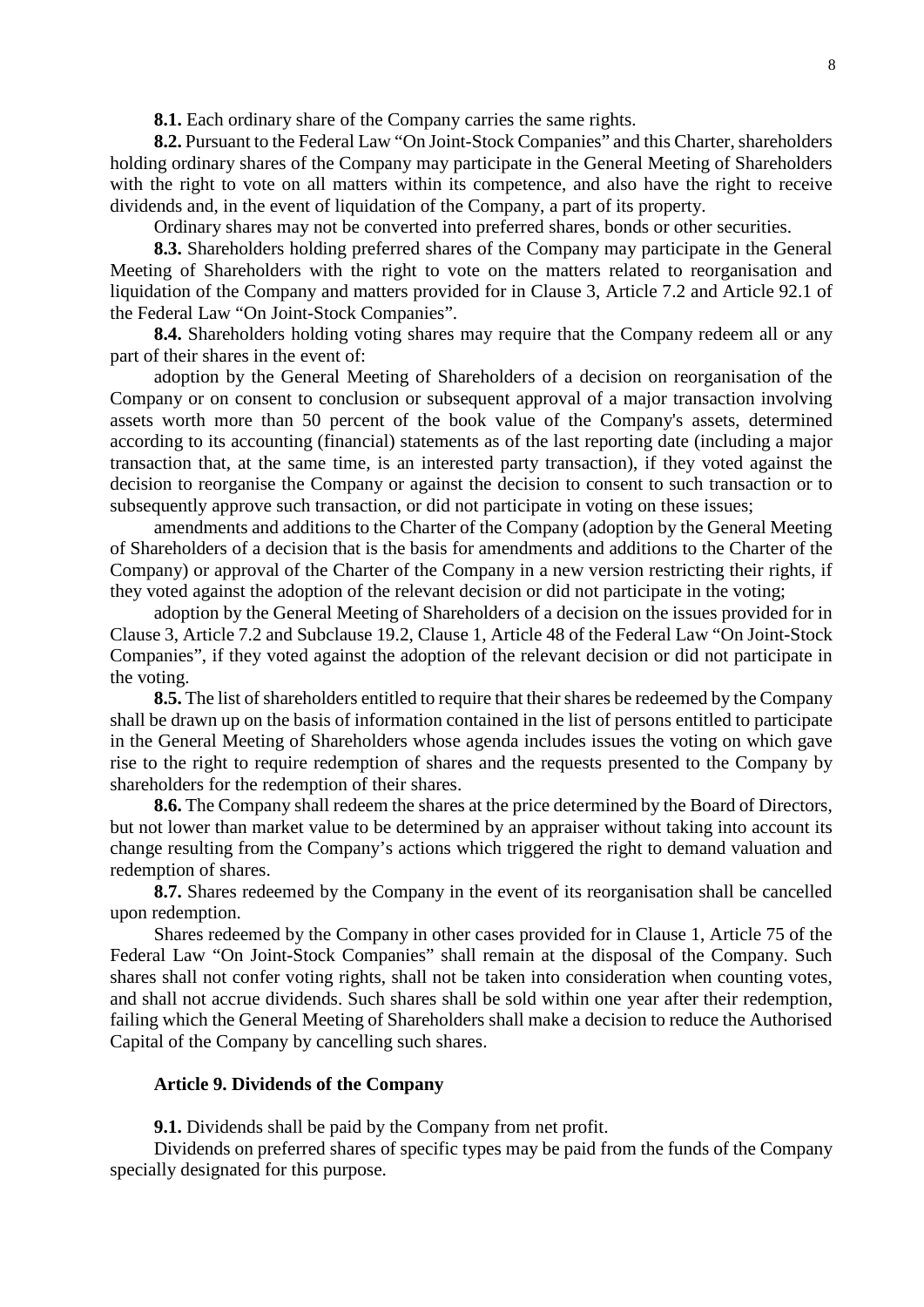**9.2.** The Company may decide to pay (declare) dividends on the placed shares based on the results for the first quarter, first half, nine months of the reporting year and/or the full reporting year, unless otherwise provided by the Federal Law "On Joint-Stock Companies". The decision on the payment (declaration) of dividends based on the results for the first quarter, first half and nine months of the reporting year may be taken within three months after the end of the corresponding period. The decision on the payment (declaration) of dividends shall be taken by the General Meeting of Shareholders. Such decision shall determine the amount of dividends on the shares of each category (type), the form of payment, the procedure for payment of dividends in non-monetary form, and the record date for dividend. The decision on the record date for dividend shall be adopted only upon a proposal from the Company's Board of Directors. The amount of dividends may not be higher than that recommended by the Company's Board of Directors.

**9.3.** The payment date for the dividends shall be determined by resolution of the General Meeting of Shareholders on the payment of dividends in accordance with Article 42 of the Federal Law "On Joint-Stock Companies".

**9.4**. Dividends shall be paid to the persons who held shares of the respective category (type) or were entitled to exercise rights attached to such shares in accordance with federal laws at the end of the business day on the record date for dividend determined in accordance with the resolution on the payment of dividends. The record date for dividend determined in accordance with the resolution on the payment (declaration) of dividends may not be earlier than 10 days following the date of such resolution and later than 20 days from that date.

**9.5.** The Company may not decide to pay (declare) dividends on its shares:

until the Authorised Capital of the Company has been fully paid in;

 until the Company has redeemed all shares which must be redeemed in accordance with the provisions of Article 76 of the Federal Law "On Joint-Stock Companies";

 if as of the date of such decision the Company meets insolvency (bankruptcy) criteria as defined by the legislation of the Russian Federation on insolvency (bankruptcy) or would meet such criteria as a result of payment of dividends;

 if as of the date of such decision the net asset value of the Company is less than the Company's Authorised Capital and Reserve Fund and the amount by which the liquidation value of placed preferred shares exceeds their par value, or would fall below their amount as a result of such decision;

in other cases provided for by federal laws.

### **Article 10. The Company's Shareholder Register**

**10.1.** The Company shall ensure that the Company's Shareholder Register is kept in accordance with legal acts of the Russian Federation from the date of state registration of the Company.

**10.2.** At the request of a shareholder or nominee shareholder, the registrar keeping the Company's Shareholder Register shall confirm his/her/its rights to shares by issuing an extract from the Company's Shareholder Register. Such extract from the register is not a security.

### **Article 11. General Meeting of Shareholders**

**11.1.** The supreme governing body of the Company is the General Meeting of Shareholders (previously and hereinafter - the General Meeting of Shareholders).

The Company shall hold an Annual General Meeting of Shareholders each year.

Unless otherwise required by the current legislation the Annual General Meeting of Shareholders shall be held no earlier than two months and no later than six months after the end of the reporting year.

The Annual General Meeting of Shareholders shall decide on the following matters: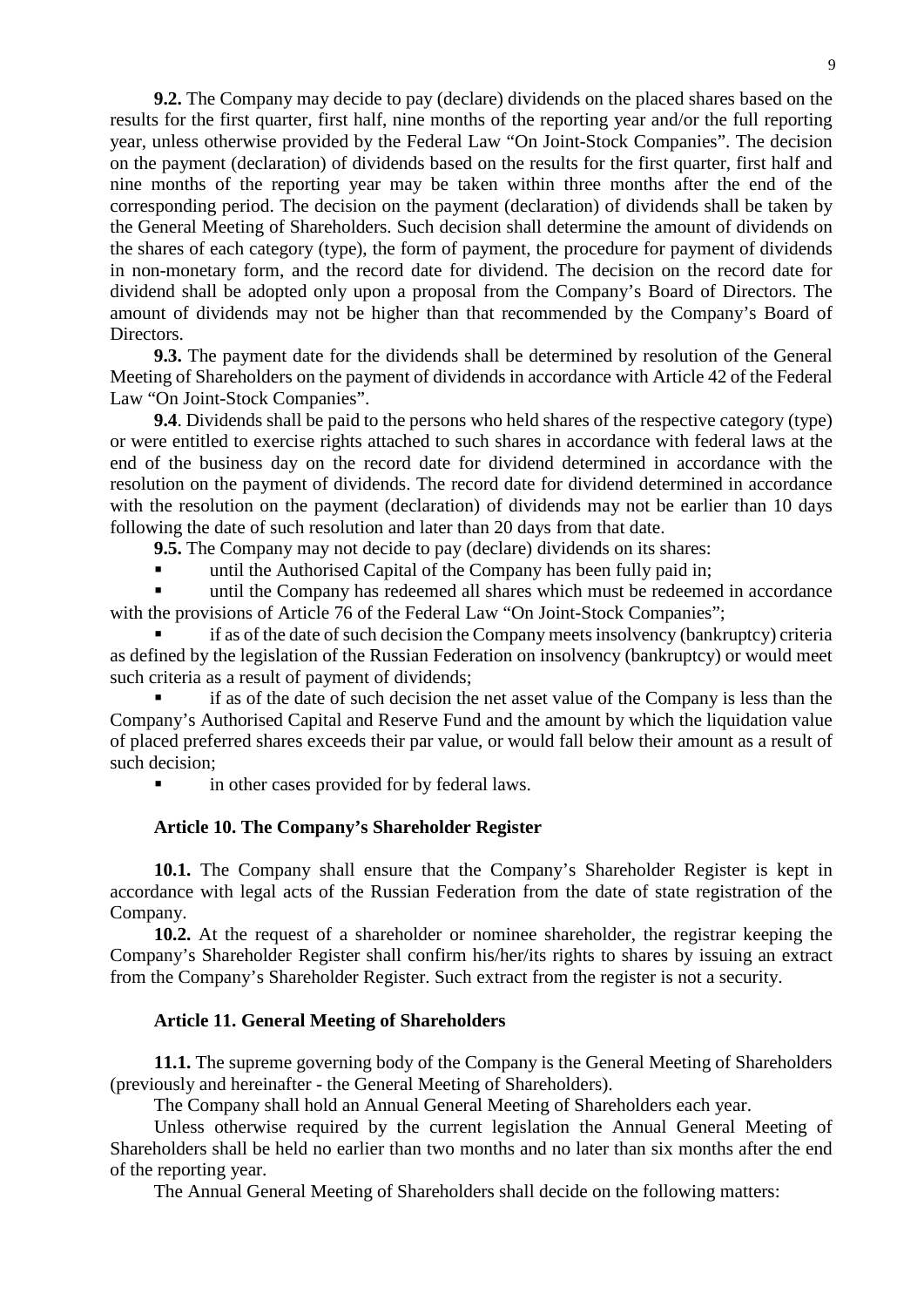- election of the members of the Board of Directors;

- election of the members of the Internal Audit Commission of the Company (hereinafter – the Internal Audit Commission);

- approval of the Company's Auditor (hereinafter – the Auditor);

- approval of annual reports and annual accounting (financial) statements of the Company;

- the distribution of profit (including the payment (declaration) of dividends) and losses of the Company based on the results of the reporting year.

The Annual General Meeting of Shareholders might decide on any other matters falling within the competence of the General Meeting of Shareholders and included into the agenda of the Annual General Meeting of Shareholders.

All General Meetings of Shareholders other than the annual meeting shall be extraordinary meetings.

**11.2.** By the decision of the Board of Directors the General Meeting of Shareholders held in the form of joint presence of shareholders to discuss the agenda items and adopt decisions on issues put to the vote (in the form of a physical meeting) shall be held in Moscow,Saint Petersburg, Novorossiysk, Vladivostok or Yuzhno-Sakhalinsk.

The address of the venue of the General Meeting of Shareholders held in the form of a physical meeting shall be determined by the Board of Directors.

**11.3**. The list of persons entitled to participate in the General Meeting of Shareholders shall be drawn up in accordance with the rules prescribed by current legislation of the Russian Federation. The record date for the General Meeting of Shareholders shall be set within the time limits stipulated by current legislation of the Russian Federation.

Information about the record date for the General Meeting of Shareholders shall be disclosed by the Company at least 7 days prior to that date.

**11.4**. The General Meeting of Shareholders shall be chaired by the Chairman of the Board of Directors, and in his/her absence by one of the Board members as decided by the Board of Directors. In the absence of these persons, the chairman of this General Meeting of Shareholders is a representative of shareholders elected by the General Meeting of Shareholders at the suggestion of the Sole Executive Body of the Company (Chief Executive Officer) or the person performing its functions.

**11.5**. The procedure for preparing for and holding of the General Meeting of Shareholders is established by current legislation of the Russian Federation, this Charter and the Regulations on the General Meeting of Shareholders.

**11.6.** The competence of the General Meeting of Shareholders includes:

1) introduction of amendments and additions to the Company's Charter or approval of a new version of the Company's Charter;

2) reorganisation of the Company;

3) liquidation of the Company, appointment of a liquidation commission and approval of the interim and final liquidation balance sheets;

4) election of members of the Board of Directors and early termination of their powers;

5) determination of the number, par value, category (type) of authorised shares and the rights attached to them;

6) increasing the Authorised Capital of the Company by increasing the par value of its shares or issuing additional shares, unless the increase of the Authorised Capital of the Company by increasing the par value of its shares or issuing additional shares falls within the competence of the Board of Directors according to the present Charter;

7) reducing the Authorised Capital of the Company by reducing the par value of its shares, acquiring a part of the shares so as to reduce their total number and cancelling the shares so acquired or redeemed by the Company;

8) formation of the Sole Executive Body of the Company and early termination of its powers in cases provided for in the clauses 6 and 7 of the Article 69 of the Federal Law "On Joint-Stock Companies";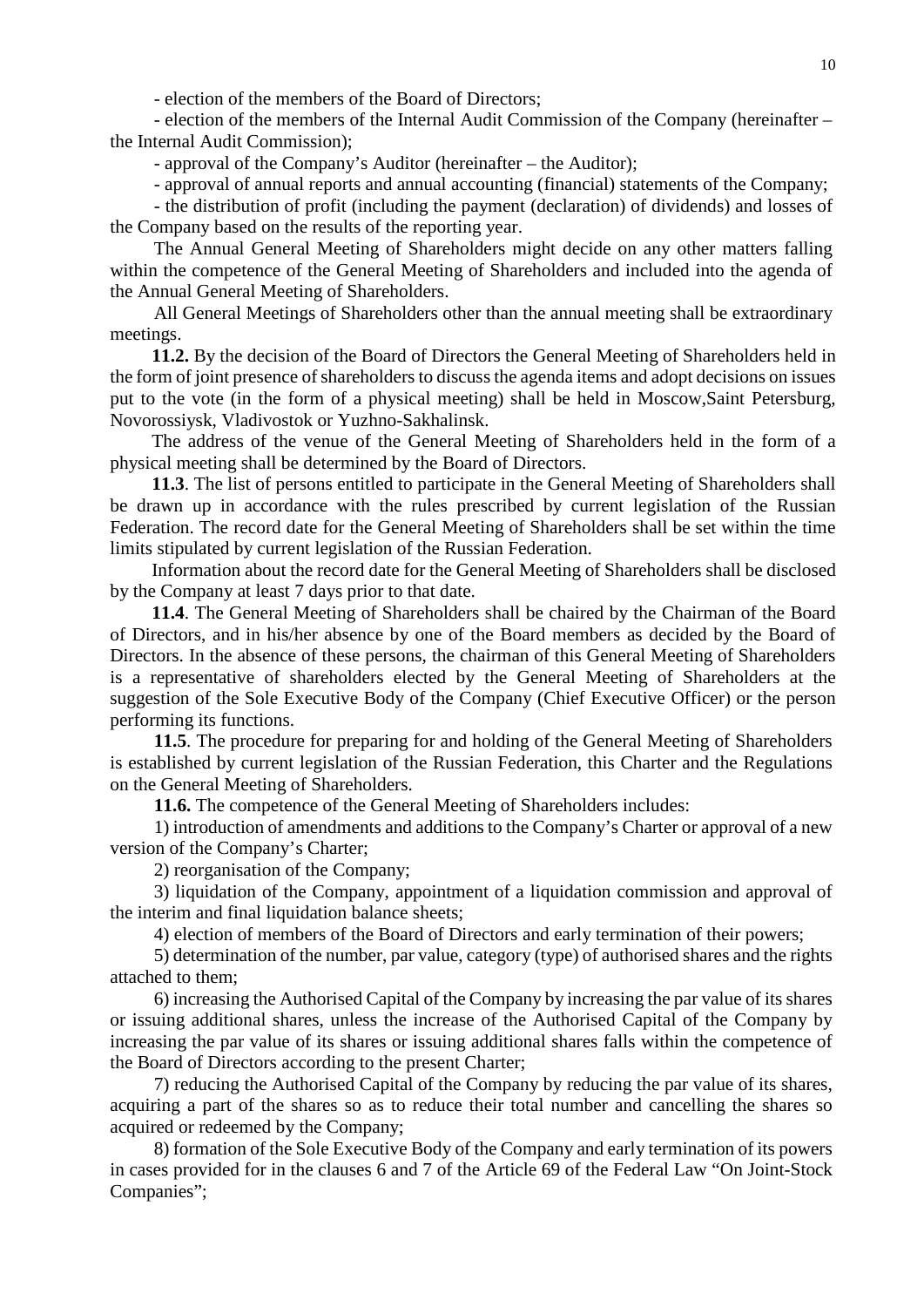9) election of members of the Company's Internal Audit Commission and early termination of their powers;

10) approval of the Company's Auditor;

11) payment (declaration) of dividends based on the results for the first quarter, first half, nine months of the reporting year;

12) approval of the annual report and annual accounting (financial) statements of the Company, distribution of profit, including payment (declaration) of dividends, and losses of the Company for the reporting year;

13) determination of rules of procedure for the General Meeting of Shareholders;

14) election of members of the counting commission and early termination of their powers; 15) splitting and consolidation of shares;

16) deciding on giving consent to or subsequent approval of transactions in cases provided for in Article 83 of the Federal Law "On Joint-Stock Companies";

17) deciding on giving consent to or subsequent approval of transactions in cases provided for in Article 79 of the Federal Law "On Joint-Stock Companies"

18) acquisition of placed shares by the Company in cases provided for in the Federal Law "On Joint-Stock Companies", unless the decision on the acquisition of placed shares by the Company falls within the competence of the Board of Directors according to the present Charter;

19) deciding on participation of the Company in financial and industrial groups, associations and other unions of commercial entities;

20) approval of internal documents governing activities of the Company's bodies;

21) making a decision on filing an application for the delisting of the Company's shares and (or) the Company's equity securities convertible into its shares;

22) deciding on other matters provided for by the Federal Law "On Joint-Stock Companies" and this Charter.

Matters assigned to the competence of the General Meeting of Shareholders may not be delegated to the Executive Bodies or Board of Directors, unless otherwise provided by the Federal Law "On Joint-Stock Companies".

**11.7.** A resolution on matters put to the vote shall by adopted by the General Meeting of Shareholders by a majority vote of the shareholders holding voting shares of the Company who participate in the General Meeting of Shareholders, unless otherwise providedby the legislation of the Russian Federation and the Charter of the Company.

Resolutions on matters specified Sub-clauses 2, 6 and15 through 20, of the Clause 11.6, Section 11 of this Charter shall be adopted by the General Meeting of Shareholders only upon proposal from the Board of Directors and in accordance with the requirements of the Federal Law "On Joint-Stock Companies".

**11.8.** The General Meeting of Shareholders may not adopt resolutions on items which are not included into the agenda of the meeting. The General Meeting of Shareholders may not modify the agenda.

**11.9.** Resolutions adopted by the General Meeting of Shareholders and the voting results may be announced at the General Meeting of Shareholders during which the voting took place and shall be communicated to the persons included in the list of persons entitled to participate in the General Meeting of Shareholders in the form of a report on the voting results in accordance with the procedure for notifying of the General Meeting of Shareholders no later than four (4) business days from the date of closure of the General Meeting of Shareholders or, in the case of a General Meeting held by absentee voting, from the deadline for submitting ballots, unless other term is provided for by the current legislation.

**11.10**. A notice of the General Meeting of Shareholders shall be posted on the official website of the Company at<http://www.scf-group.ru/> no later than 30 days prior to the meeting, unless a longer notice period is provided for by current legislation of the Russian Federation. Requirements for notifying of a General Meeting of Shareholders and additional forms of notifying shareholders of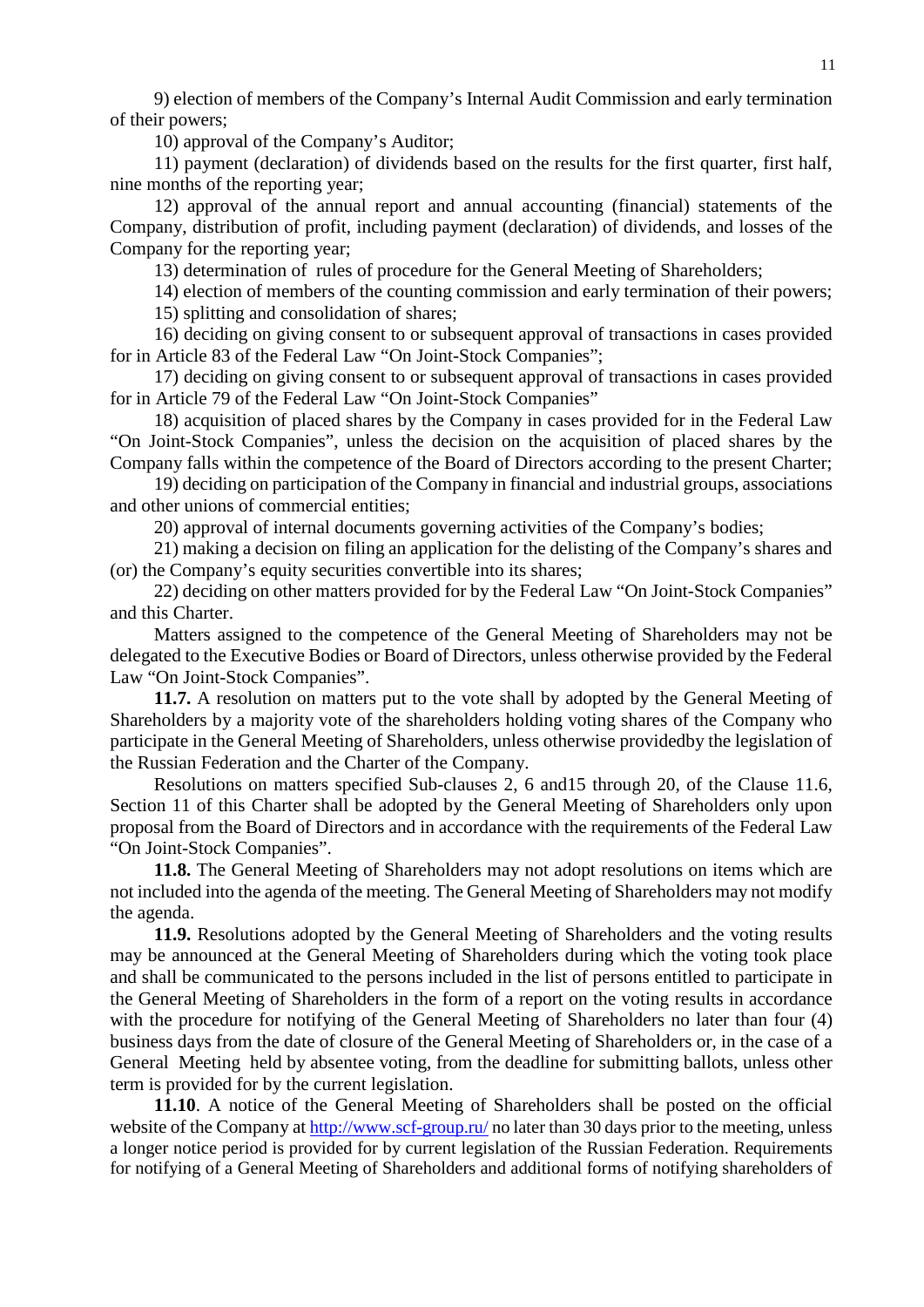a General Meeting of Shareholders shall be set forth in the Regulations on the General Meeting of Shareholders.

By the decision of the Board of Directors the Company may additionally inform shareholders of a General Meeting of Shareholders through the media, including via print publications (Rossiyskaya Gazeta, Kommersant), electronic media, television, radio, and also via e-mail and other acceptable methods.

**11.11**. Information (materials) that must be submitted to persons entitled to participate in the General Meeting of Shareholders during preparation for holding the Company's General Meeting of Shareholders include the annual report of the Company, the accounting (financial) statements, the auditor's report thereon, the report of the Company's Internal Audit Department performed in the Company in accordance with the Article 87 of the Federal Law "On Joint-Stock Companies", the report of the Company's Internal Audit Commission based on the results of the review of the annual report, the accounting (financial) statements, information about the candidate(s) to the Company's Executive Bodies, Board of Directors and Internal Audit Commission, draft amendments to the Company's Charter or a draft new version of the Company's Charter, draft internal documents of the Company to be approved by the General Meeting of Shareholders, draft resolutions of the General Meeting of Shareholders provided for in Article 32.1 of the Federal Law "On Joint-Stock Companies", information on shareholder agreements concluded during the year preceding the date of the General Meeting of Shareholders, opinions of the Board of Directors on a major transaction, a report on the interested-party transactions concluded by the Company during the reporting year, and other information (materials) provided for by the current legislation, Regulation on the General Meeting of Shareholders of the Company and/or the decision of the Board of Directors.

**11.12**. By the decision of the Board of Directors the information (materials) to be provided to the persons entitled to participate in the General Meeting of Shareholders may be posted on the Company's website at http://www.scf-group.ru/ for the shareholders to be able to make themselves aware therewith and shall also be made available for inspection to the persons entitled to participate in the General Meeting of Shareholders by other means provided for by the current legislation in case such means are mandatory.

**11.13**. The shareholders (a shareholder) holding in the aggregate at least 2 percent of the Company's voting shares may place items on the agenda of the Annual General Meeting of Shareholders and nominate candidates to the Board of Directors and Internal Audit Commission, whose number may not exceed the total number of members of the respective body, for election on the Annual General Meeting of Shareholders.

The shareholders' proposals for the agenda of the Annual General Meeting of Shareholders and on candidates to the respective bodies of the Company for election on the Annual General Meeting of Shareholders shall be received by the Company no later than ninety (90) days after the end of the reporting year.

**11.14.** In case the item on election of members of the Board of Directors is included in the agenda of an Extraordinary General Meeting of Shareholders, the shareholders (a shareholders) holding in the aggregate at least 2 percent of the Company's voting shares may nominate candidates to the Board of Directors, whose number may not exceed the total number of members of the Board of Directors.

In case the proposed agenda of an Extraordinary General Meeting of Shareholders includes an item on the formation of the Sole Executive Body of the Company (Chief Executive Officer) and (or) the early termination of its powers I accordance with the clauses 6 and 7 of the Federal Law "On Joint-Stock Companies" the shareholders or a shareholders holding in the aggregate at least 2 percent of the Company's voting shares is entitled to nominate a candidate for the position of the Sole Executive Body of the Company (Chief Executive Officer).

**11.15.** The proposals listed in the Clause 11.14 of the Charter shall be received by the Company no later than thirty (30) days prior to the date of the Extraordinary General Meeting of Shareholders.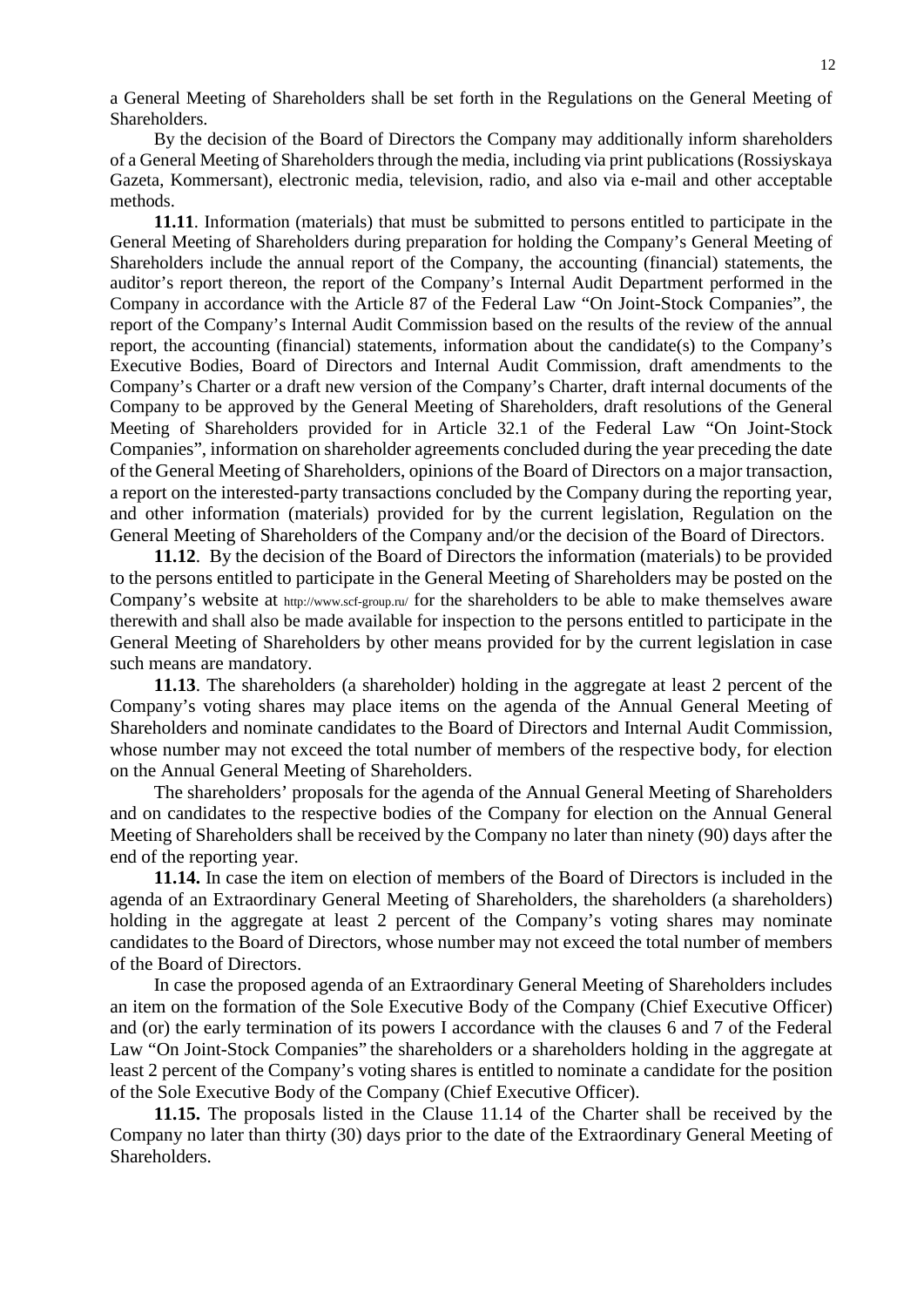**11.16.** Requirements for proposals for the agenda of the General Meeting of Shareholders and nominating candidates for election to the Company's Executive Bodies and other Bodies of the Company are determined by current legislation of the Russian Federation, this Charter and the Regulations on the General Meeting of Shareholders of the Company.

A proposal for placing items on the agenda of the General Meeting of Shareholders shall contain the wording of each proposed item and may also contain wording for a resolution on each proposed item.

**11.17**. The Board of Directors must consider the received proposals and decide whether to include, or refuse to include, the proposed items in the agenda on the General Meeting of Shareholders no later than 5 days after the end of the period set forth in Clause 11.13 and 11.15 of this Charter.

**11.18**. Items proposed by the shareholder(s) holding in the aggregate at least 2 per cent of the voting shares shall be included in the agenda of the General Meeting of Shareholders and nominated candidates shall be included in the list of candidates for voting on the election to the respective body of the Company, except in cases stipulated by the Federal Law "On Joint-Stock Companies".

**11.19**. The date of submission of a proposal for placing items on the agenda of the General Meeting of Shareholders and nominating candidates to the Company's management and control bodies shall be deemed to be the date on which such proposal is received by the Company, determined in accordance with the requirements of current legislation of the Russian Federation.

**11.20**. The Board of Directors may not modify the suggested wordings for items proposed to be included in the agenda of the General Meeting of Shareholders and wordings for resolutions thereon.

**11.21**. In addition to items proposed by shareholders to be included in the agenda of the General Meeting of Shareholders as well as to candidates nominated by the shareholders for the formation of respective body the Board of Directors may include items in the agenda of the General Meeting of Shareholders and (or) candidates in the list of candidates to the voting list of the election to a respective body at its discretion. The number of candidates proposed by the Board of Directors shall not exceed

**11.22**. An Extraordinary General Meeting of Shareholders shall be held by decision of the Board of Directors upon its own initiative, at the request of the Internal Audit Commission, the Auditor and shareholders (a shareholder) holding at least 10 percent of the Company's voting shares on the date such request is submitted.

A request to convene an Extraordinary General Meeting of Shareholders of the Company shall be submitted in writing. If the request to convene an Extraordinary General Meeting of Shareholders is coming from a shareholder (shareholders), it shall contain the names of the shareholder(s) and indicate the number and category (type) of the shares held thereby. The request to convene an Extraordinary General Meeting of Shareholders shall be signed by the person(s) requesting it.

Within 5 days from the date on which the request to convene an Extraordinary General Meeting of Shareholders is submitted, the Company's Board of Directors shall decide to convene, or refuse to convene, the Extraordinary General Meeting of Shareholders.

The decision of the Board of Directors to convene the Extraordinary General Meeting of Shareholders or a motivated decision to refuse to convene it shall be sent to the requesting persons no later than 3 days after such decision is made.

The decision to refuse to convene the Extraordinary General Meeting of Shareholders may only be made on the grounds set forth in the Federal Law "On Joint-Stock Companies" and the Regulations on the General Meeting of Shareholders of the Company.

If the Board of Directors has not made the decision to convene the Extraordinary General Meeting of Shareholders within the period set forth by this Charter or has decided to refuse to convene it, the Company's body or the persons requesting to convene it may apply to the court with a request to force the Company to hold the Extraordinary General Meeting of Shareholders.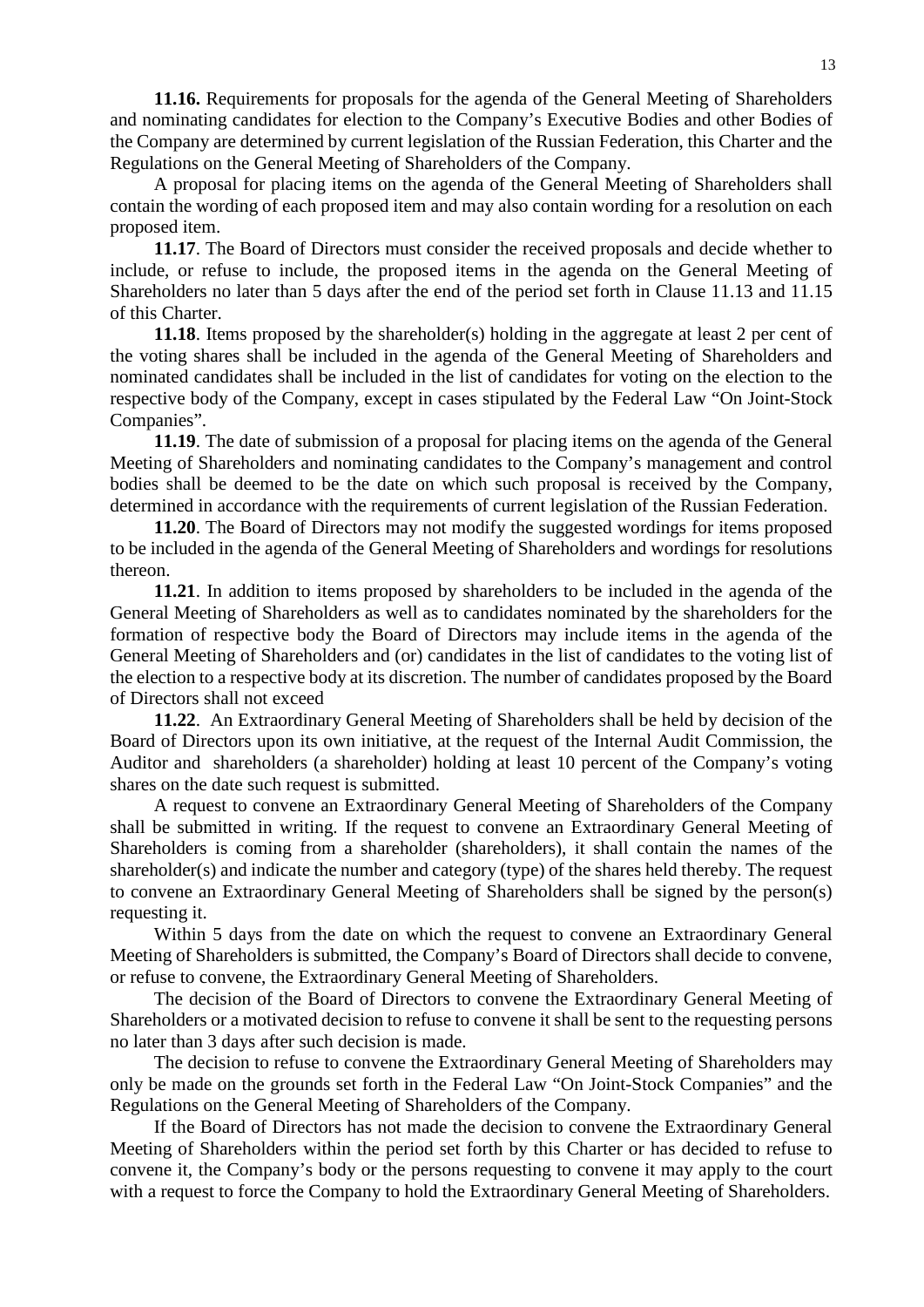An Extraordinary General Meeting of Shareholders convened at the request of the Internal Audit Commission, Auditor or shareholders (a shareholder) holding at least 10 percent of the Company's voting shares must be held within the period prescribed by current legislation of the Russian Federation.

The date of submission of the request to convene an Extraordinary General Meeting of Shareholders is considered to be the date on which the Company receives the aforementioned request, this date being determined in accordance with the requirements of the current legislation of the Russian Federation.

In cases where, in accordance with the Federal Law "On Joint-Stock Companies", the Board of Directors is required to make the decision to hold an Extraordinary General Meeting of Shareholders, such Extraordinary General Meeting of Shareholders shall be held within the period prescribed by current legislation of the Russian Federation.

**11.23**. A General Meeting of Shareholders shall be competent (have a quorum) if shareholders possessing in the aggregate more than half of the votes attached to the placed voting shares of the Company participate in the meeting.

Shareholders participating in a General Meeting of Shareholders shall be deemed to be the shareholders who registered for participation in the meeting, including those who registered for participation therein on the web-site indicated in the notice of the General Meeting of Shareholders and the shareholders whose voting ballots were received or whose electronic forms of bullets have been filled in on the web-site indicated in the notice of the General Meeting of Shareholders no later than 2 days prior to the General Meeting of Shareholders.

Shareholders participating in a General Meeting of Shareholders held by absentee voting shall be deemed to be the shareholders whose voting ballots were received by the Company or whose electronic forms of ballots have been filled in on the web-site indicated in the notice of the General Meeting of Shareholders prior to the deadline for submitting ballots.

Shareholders participating in a General Meeting shall also be deemed to be the shareholders who, in accordance with the current legislation of the Russian Federation on the securities, gave to the persons entitled to keep record of their share ownership rights, directions (instructions) as to the voting, in case the notices declaring their intention were received no later than 2 days prior to the General Meeting of Shareholders or prior to the date on which the voting ballots stop being accepted in case the General Meeting of Shareholders is held by absentee voting.

If the agenda of the General Meeting of Shareholders includes issues voted on by different sets of voters, the quorum for a decision on these issues shall be determined separately. The absence of a quorum for taking decisions on issues to be voted on by one set of voters does not preclude a decision on the issues voted on by a different set of voters for which there is a quorum.

**11.24.** In the absence of a quorum for the Annual General Meeting of Shareholders, the Board of Directors shall make a decision to hold a repeat General Meeting of Shareholders with the same agenda. In the absence of a quorum for the Extraordinary General Meeting of Shareholders there might be held a repeat General Meeting of Shareholders with the same agenda.

The procedure for preparing, convening, holding and notifying shareholders of a repeat General Meeting of Shareholders is similar to that prescribed for a failed General Meeting of Shareholders, taking into account the Regulations on the General Meeting of Shareholders of the Company, with the exception of the specifics established by the legislation of the Russian Federation.

A repeat General Meeting of Shareholders shall be competent (have a quorum) if shareholders holding in the aggregate at least 30 percent of the votes attached to the placed voting shares of the Company participate in it.

Where a repeat General Meeting of Shareholders is held less than 40 days after the date of the failed General Meeting of Shareholders, persons entitled to participate in such repeat General Meeting shall be determined at the date on which the personsentitled to participate in the failed General Meeting of Shareholders were determined.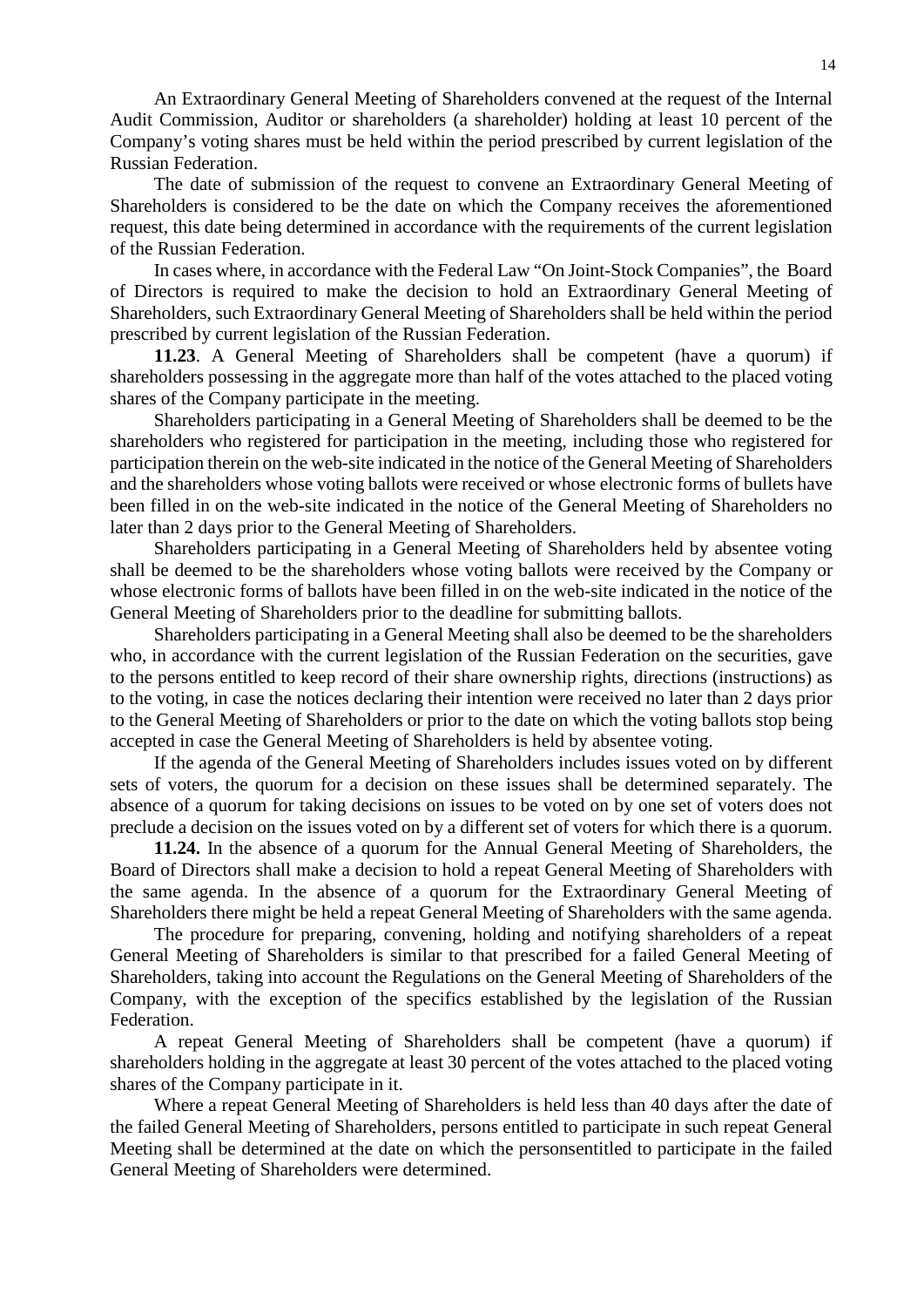**11.25**. Voting on the agenda items of the General Meeting of Shareholders shall be carried out by voting ballots.

The voting by voting ballots can be effectuated by means of receipt by the Registrar of the Company of the notices declaring the intention of persons entitled to participate in the General Meeting of Shareholders, are not registered in the shareholder register of the Company and have given the directions (instructions) on voting to the persons entitled to keep record of their share ownership rights in conformity with the requirements of the legislation of the Russian Federation.

A voting ballot shall be handed over to each person included in the list of persons entitled to participate in the General Meeting of Shareholders against signature no later than 20 days prior to the meeting unless otherwise required by the current legislation of the Russian Federation.

Electronic form of ballot might be filled in on the web-site indicated in the notice of the General Meeting of Shareholders in case in the process of preparing for the General Meeting of Shareholders the Board of Directors decides to authorize the voting on the items of the agenda of the General Meeting of Shareholders by means of filling in the electronic forms of ballots on the aforementioned web-site.

Ballots for voting at the General Meeting of Shareholders shall meet the requirements for voting established by the current legislation of the Russian Federation and the Regulations on the General Meeting of Shareholders of the Company. Voting ballots may contain additional information determined by the Board of Directors when approving the form and text of voting ballots.

**11.26**. The functions of the Counting commission in the Company are performed by the Company's Registrar.

Minutes of the Counting commission shall be signed by person (persons) authorised by the Registrar.

**11.27.** To the extent not regulated by the Charter the process of the preparation, convocation and conducting the General Meeting of Shareholders shall be regulated by the Regulations on the General Meeting of Shareholders of the Company approved by the resolution of the General Meeting of Shareholders.

### **Article 12. Board of Directors**

**12.1.** The Board of Directors of the Company (previously and hereinafter - the Board of Directors) shall be responsible for the overall management of the Company, except for matters assigned to the competence of the General Meeting of Shareholders.

**12.2.** The competence of the Board of Directors shall include the matters related to the overall management of the Company except for the matters assigned to the competence of the General Meeting of Shareholders.

The competence of the Board of Directors shall include the following matters:

1) determining the priority areas of the Company's activities, approving financial and economic activity plans (business plans, budgets) of the Company, and controlling their implementation;

2) placement by the Company of the additional shares into which the preferred shares of a certain type placed by the Company are converted, convertible into ordinary shares or preferred shares of other types and also the placement by the Company of bonds and other equity securities except for the shares;

3) determining the price (monetary valuation) of assets, placement price or the procedure for its determination and redemption price of equity securities in cases provided for in the Federal Law "On Joint-Stock Companies";

4) forming the Sole Executive Body of the Company (Chief Executive Officer) and the early terminating its powers and determining the amount of compensation and reimbursement payable to the Sole Executive Body of the Company (Chief Executive Officer);

5) forming the Collegiate Executive Body of the Company (Executive Board), early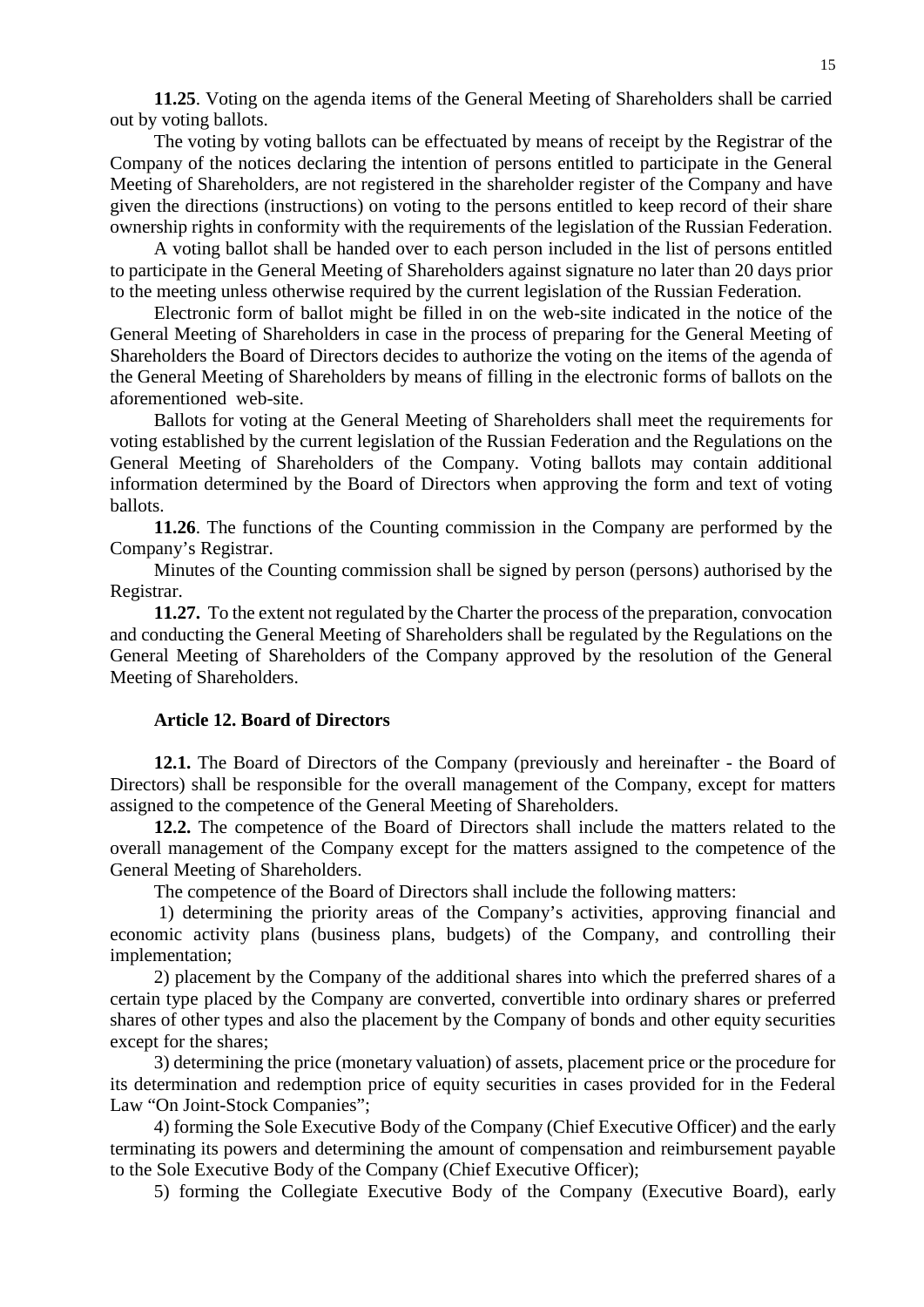terminating its powers and determining the amount of compensation and reimbursement payable to the members of the Executive Board;

6) giving recommendations on the amount of compensation and reimbursement payable to members of the Internal Audit Commission and the amount of the fee payable to the Auditor;

7) giving recommendations on the amount of dividends on the shares of the Company and the procedure for their payment;

8) use of the Reserve Fund and other funds of the Company;

9) approving internal documents of the Company, except for internal documents the approval of which is assigned to the competence of the General Meeting of Shareholders according to the Federal Law "On Joint-Stock Companies" or the current legislation of the Russian Federation and also the internal documents the approval of which is assigned by the present Charter to the competence of the Company's Executive Bodies;

10) establishing branches and representative offices of the Company;

11) giving consent to or subsequently approving transactions in cases provided for in Chapters X and XI of the Federal Law "On Joint-Stock Companies";

12) approving the Registrar of the Company and the terms of the agreement therewith, and terminating it;

13) setting up committees of the Board of Directors and approving internal documents governing their competence and activity, determination of the quantity of their members, nomination of the president and the members of the committees as well as the termination of their powers;

14) acquisition of shares, bonds and other securities placed by the Company in cases when in accordance with the current legislation and the present Charter such a decision can be made by the Board of Directors;

15) determining the position of the Company or its representatives during consideration by the management bodies of its subsidiaries or affiliates of matters related to the acquisition of shares (equity interests) in other business entities, including at their establishment, if the price of such transaction represents 15 or more percent of the book value of assets of the subsidiary or affiliate determined from its accounting statements as of the last reporting date;

16) making decisions on participation and termination of participation of the Company in other organisations (except the organisations specified in Sub-clause 19 of Clause 11.6 of the present Charter);

17) filing an application on the listing of the Company's shares and/or equity securities of the Company convertible into its shares;

18) convening the Annual or an Extraordinary General Meeting of Shareholders;

19) approving the agenda of the General Meeting of Shareholders;

20) fixing the date on which the persons entitled to participate in the General Meeting of Shareholders are determined and other questions related to the convocation, preparation and conducting the General Meeting of Shareholders and assigned to the competence of the Board of Directors in accordance with the Federal Law "On Joint-Stock Companies";

21) determining the Company's long-term development strategy and controlling its implementation;

22) determining the principles and approaches to the organisation of risk management, internal control and internal audit system in the Company;

23) making a decision on the election of the Chairman of the Board of Directors;

24) making decisions on appointing and dismissing the Company's Corporate Secretary, approving regulations on the Corporate Secretary, evaluation of the Corporate Secretary and approving reports about his/her work, making decision on additional remuneration of the Corporate Secretary;

25) making decisions on appointing and dismissing Head of the Internal Control Department, approving the contract of employment therewith;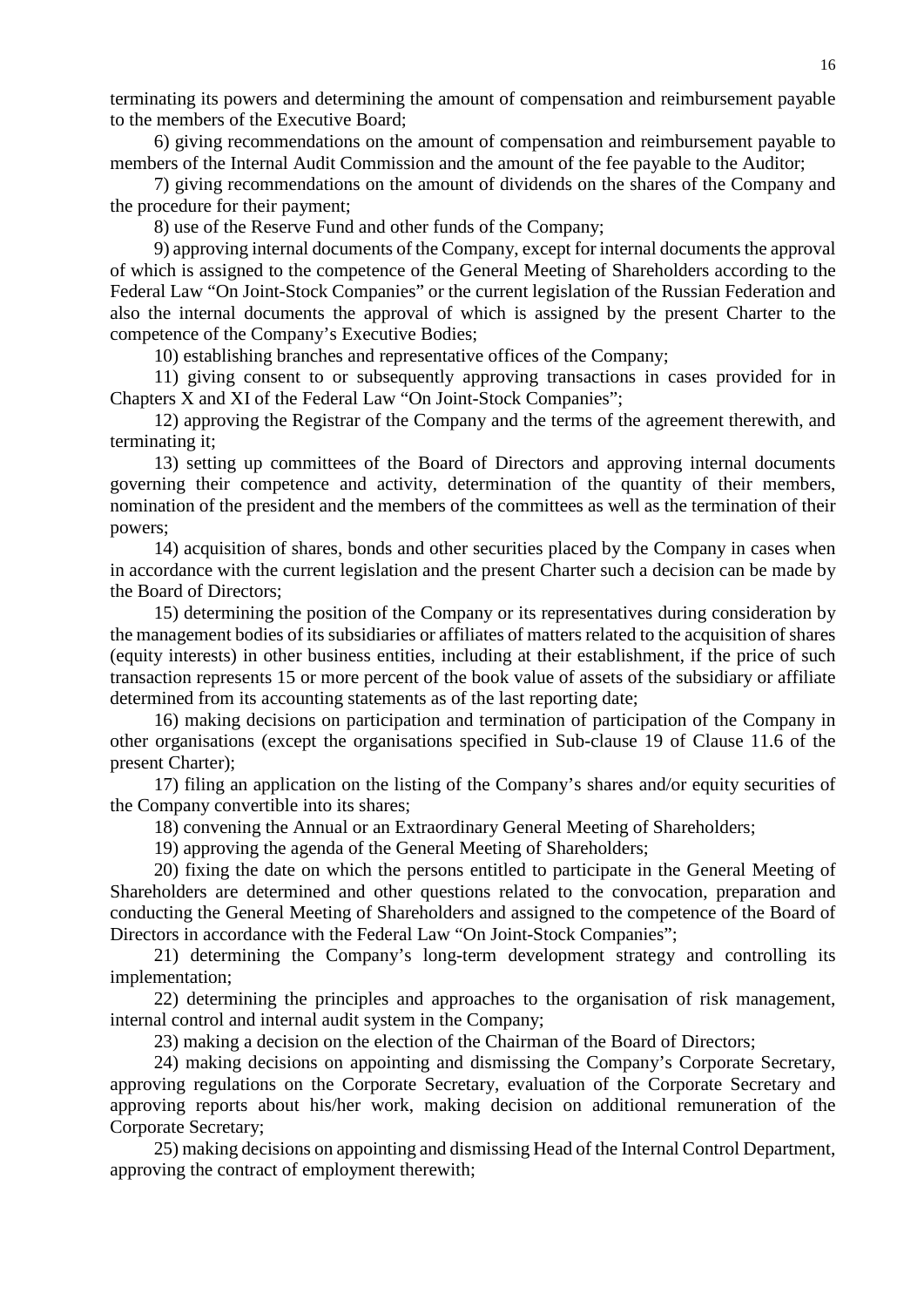26) giving recommendations to the General Meeting of Shareholders on all matters within the competence of the General Meeting of Shareholders;

27) giving recommendations to the Company's Executive Bodies on any matters relating to the Company's activities;

28) increasing the Authorised Capital of the Company by means of placement by the Company of additional shares within the quantity and the categories (types) of authorized shares, in case such a decision can be made by the Board of Directors in accordance with the present Charter;

29) approving the decision on the issue of the Company's shares and equity securities convertible into shares, approving the Company's issue prospectus;

30) approving the Company's internal documents determining the Company's policy in the field of the organization of risk management and internal control;

31) approving the Company's internal documents determining the Company's policy in the field of the organization and conduct of the internal audit;

32) deciding on other matters provided for by the Federal Law "On Joint-Stock Companies" and the present Charter.

The matters assigned to the competence of the Board of Directors may not be delegated to the Executive Bodies of the Company.

**12.3.** A decision on giving consent to or subsequently approving a major transaction involving assets worth 25 to 50 percent of the book value of the Company's assets shall be adopted by all members of the Board of Directors unanimously, without taking into consideration the votes of retired members of the Board of Directors.

If the Board of Directors fails to reach unanimity on the issue of giving consent to or subsequently approving a major transaction, by decision of the Board this issue may be submitted to the General Meeting of Shareholders for decision.

**12.4**. Decisions on matters assigned to the competence of the Board of Directors are adopted by a majority vote of all elected members of the Board unless the Federal Law "On Joint-Stock Companies" or the Company's Charter provide for a bigger number of votes for the respective decisions to be adopted or for a different procedure of adoption therof.

Decisions on matters specified in Sub-clauses 1, 3, 4, 5, 7, 11, 12, 16, 17, 18, 22, 26 of Clause 12.2 of this Charter shall be adopted at a meeting of the Company's Board of Directors by decision of the Chairman of the Board of Directors on a meeting held in the form of joint presence of the members of the Board of Directors.

**12.5.** Members of the Company's Board of Directors, numbering eleven (11), shall be elected by the Annual General Meeting of Shareholders until the next Annual General Meeting of Shareholders. If the Annual General Meeting of Shareholders is not held within the period set forth in Clause 11.1 of this Charter, the powers of the Company's Board of Directors shall be terminated except the powers related to the preparation, convocation and conducting the Annual General Meeting of Shareholders.

Persons elected to the Board of Directors of the Company may be re-elected an unlimited number of times.

The shareholders shall seek to nominate and elect to the Board of Directors at least three independent directors.

Only individuals may be members of the Board of Directors. Members of the Board of Directors do not have to be shareholders of the Company.

Members of the Collegiate Executive Body of the Company (Executive Board) may not constitute more than one-fourth of the membership of the Board of Directors. The person acting as the Sole Executive Body may not concurrently serve as the Chairman of the Board of Directors.

Requirements for persons elected to the Company's Board of Directors may be established by the Regulations on the Board of Directors of the Company*.*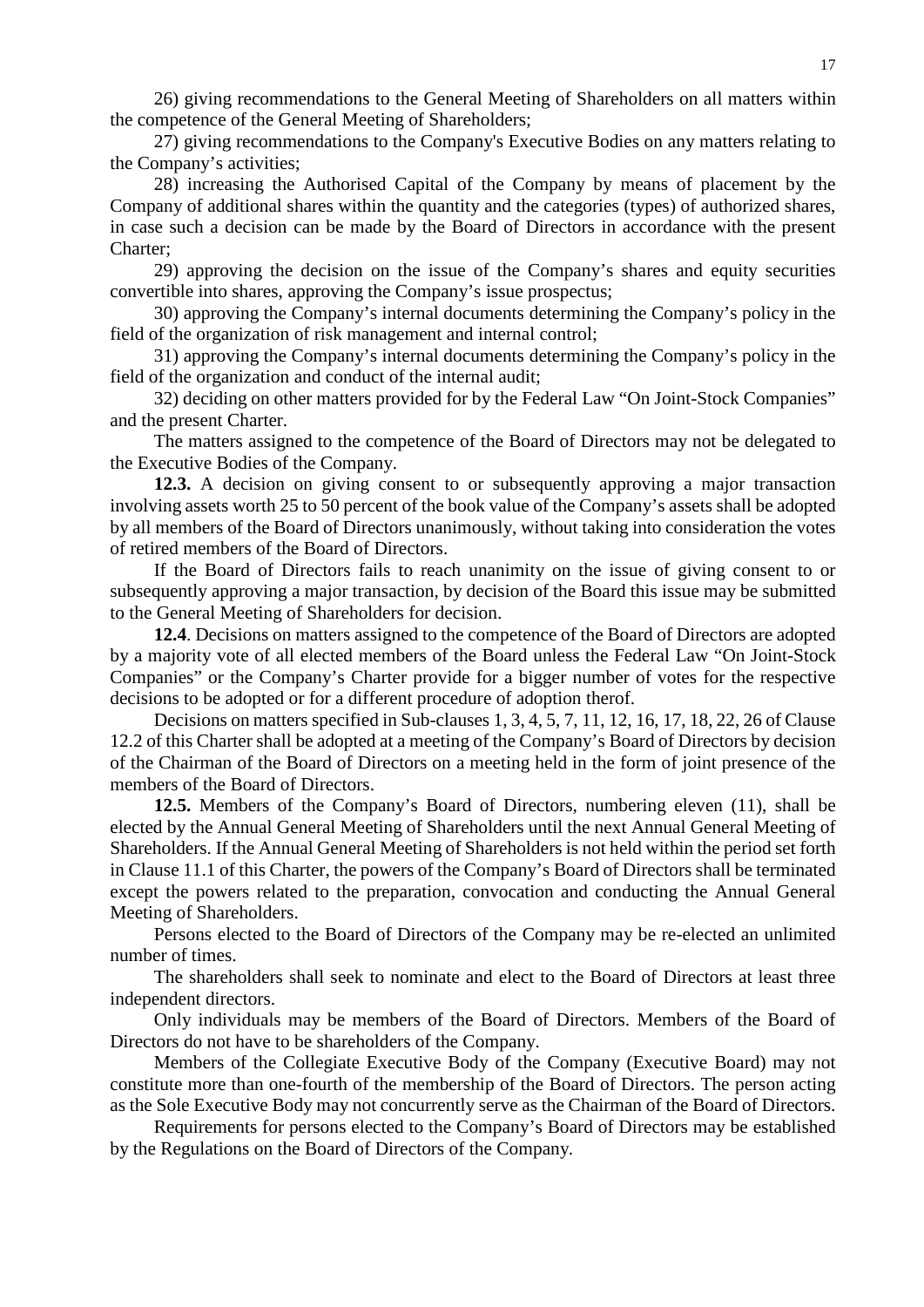**12.6.** Procedures for convening and holding meetings of the Board of Directors shall be established by the Regulations on the Board of Directors of the Company approved by the General Meeting of Shareholders.

**12.7.** The General Meeting of Shareholders may resolve that members of the Board of Directors may be paid compensation and/or reimbursement of expenses related to the performance of their functions as Board members during their term of office.

### **Article 13. Executive Bodies of the Company**

**13.1.** Management of the Company's day-to-day activities shall be carried out by the Sole Executive Body of the Company (Chief Executive Officer) and the Collegiate Executive Body of the Company (Executive Board). The Executive Bodies shall be accountable to the Company's Board of Directors the General Meeting of Shareholders.

The person acting as the Sole Executive Body of the Company (Chief Executive Officer) shall also act as the Chairman of the Collegiate Executive Body of the Company (Executive Board).

The Executive Board of the Company shall be formed by decision of the Board of Directors. The Board of Directors may at any time resolve to terminate early the powers of members of the Company's Collegiate Executive Body (Executive Board) and form a new Collegiate Executive Body of the Company.

The Chief Executive Officer shall be appointed by resolution of the Board of Directors for a term of up to five (5) years. By resolution of the General Meeting of Shareholders the powers of the Sole Executive Body of the Company may be transferred to a commercial entity (Management Company) or an individual entrepreneur (Manager) on a contractual basis. The decision to transfer the powers of the Sole Executive Body of the Company to the Management Company or Manager shall be adopted by the General Meeting of Shareholders only upon a proposal from the Board of Directors.

**13.2.** The competence of the Company's Executive Bodies includes all matters relating to management of the Company's day-to-day activities, except for matters assigned to the competence of the General Meeting of Shareholders or the Board of Directors.

The Company's Executive Bodies shall organise execution of decisions made by the Company's General Meeting of Shareholders and Board of Directors.

**13.3.** The competence of the Company's Collegiate Executive Body (Executive Board) includes the following matters:

1) development of the Company's business strategy;

2) coordination of work of the Company's Services (departments);

3) making decisions on the most important matters related to the Company's current business;

4) giving recommendations to the Sole Executive Body of the Company (Chief Executive Officer) on matters related to execution of transactions;

5) making decisions on obtaining loans by the Company;

6) developing and submitting to the Board of Directors annual work plans of the Company, annual balance sheets, profit and loss accounts, and other reporting documents;

7) regularly informing the Board of Directors about the financial position of the Company, implementation of priority programmes, transactions and decisions which may have a significant impact on the state of affairs of the Company;

8) providing requisite information to the Internal Audit Commission and the Auditor;

9) providing administrative and technical support for General Meetings of Shareholders, meeting the Board of Directors and Internal Audit Commission;

10) submitting a cost estimate for preparation and holding of the General Meeting of Shareholders for approval by the Board of Directors;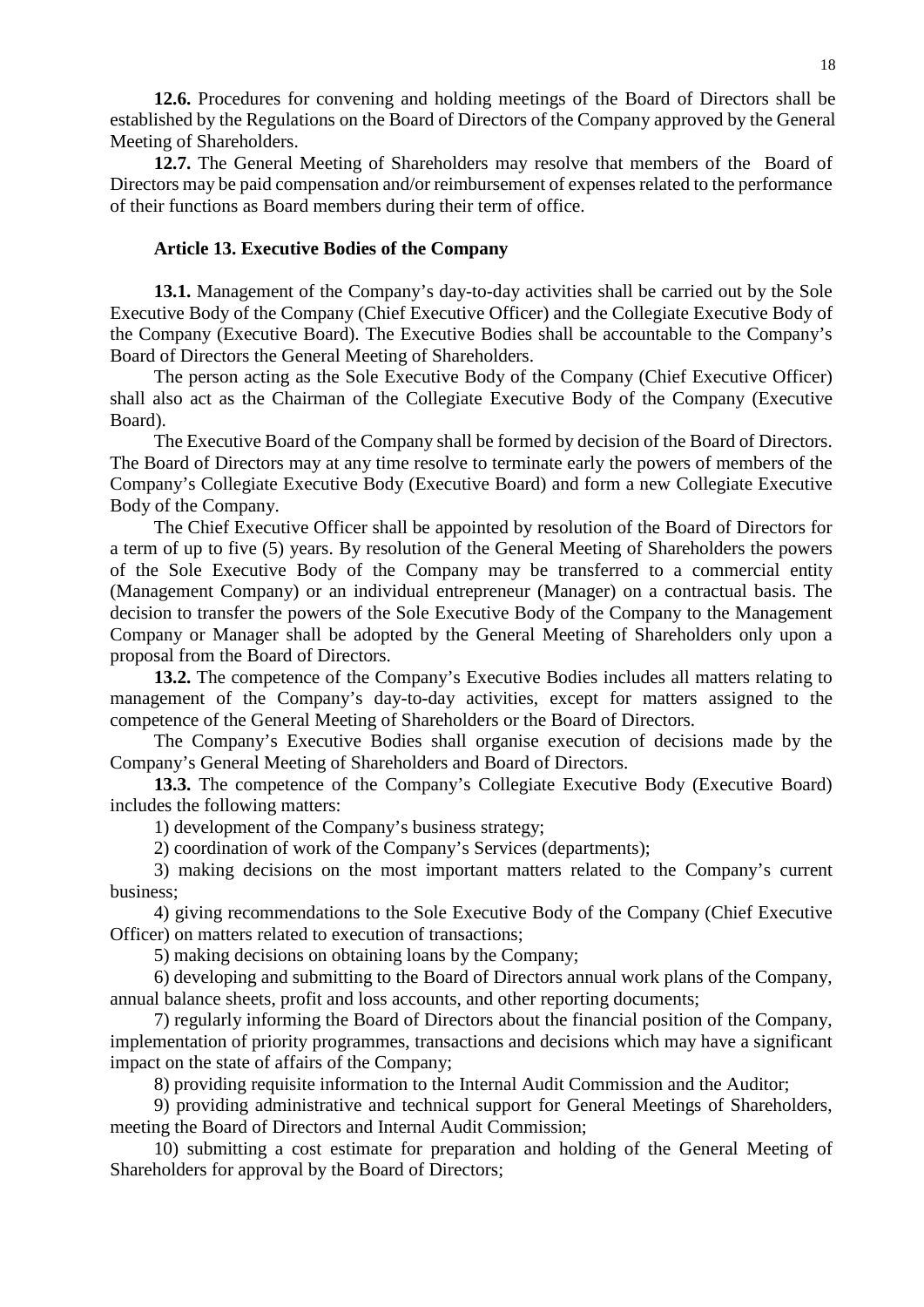11) performing an analysis and summarising results of the work of individual Services (departments) of the Company and giving recommendations for improving their work;

12) approving internal documents ensuring the normal course of business, including regulation of employment and social relationships (except for internal documents which are subject to approval by the General Meeting of Shareholders and Board of Directors);

13) making decisions on other matters relating to management of the Company's day-to-day activities when and as instructed by the Board of Directors or proposed by the Chief Executive Officer of the Company, except for matters falling within the competence of the General Meeting of Shareholders and Board of Directors;

(14) deciding on other matters relating to the Company's business.

**13.4.** The Sole Executive Body of the Company (Chief Executive Officer) shall act on behalf of the Company without a power of attorney and shall, in particular:

1) ensure execution of decisions made by the General Meeting of Shareholders and the Board of Directors;

2) manage the Company's day-to-day activities in accordance with the main goals of the Company;

3) approve staff schedule;

4) dispose of the assets of the Company with a view to support its current operations within the limits established by current legislation of the Russian Federation and this Charter;

5) represent the Company in all agencies, enterprises and organisations both in the Russian Federation and outside it, including in foreign countries;

6) appoint his/her deputies, allocate duties between them, and determine their powers;

7) conclude employment agreements (contracts) with the Company's employees, reward and discipline them;

8) issue orders and instructions binding on all employees of the Company;

9) present the position of the Executive Bodies at the General Meetings of Shareholders and meetings of the Board of Directors;

10) as the Chairman of the Company's Collegiate Executive Body (Executive Board), manage its work, convene and determine the agenda of each meetings of the Executive Board;

11) submit the membership list of the Company's Collegiate Executive Body (Executive Board) for approval by the Board of Directors;

12) make transactions on behalf of the Company, except in cases provided for in the Federal Law "On Joint-Stock Companies" and this Charter, and organise the performance of obligations assumed by the Company under transactions;

13) issue powers of attorney on behalf of the Company;

14) organise accounting and reporting in the Company;

15) submit the annual report and other financial reports of the Company to relevant authorities;

16) arrange for the publication in the media of information stipulated by the Federal Law "On Joint-Stock Companies" and other legal acts;

17) take any other actions required to attain the goals of the Company and ensure its normal operation in accordance with current legislation of the Russian Federation and this Charter, with the exception of functions assigned by the Federal Law "On Joint-Stock Companies" and this Charter to other management bodies of the Company.

**13.5.** The rights and obligations of the Sole Executive Body of the Company (Chief Executive Officer) and members of the Company's Collegiate Executive Body (Executive Board) shall be determined in the agreement (contract) concluded by each of them with the Company.

The agreement (contract) with the Company's Sole Executive Body (Chief Executive Officer) shall be signed on behalf of the Company by the Chairman of the Board of Directors of the Company or a person duly authorized by the Board of Directors, the agreements (contracts) with members of the Collegiate Executive Body (Executive Board) shall be signed on behalf of the Company by the Chief Executive Officer.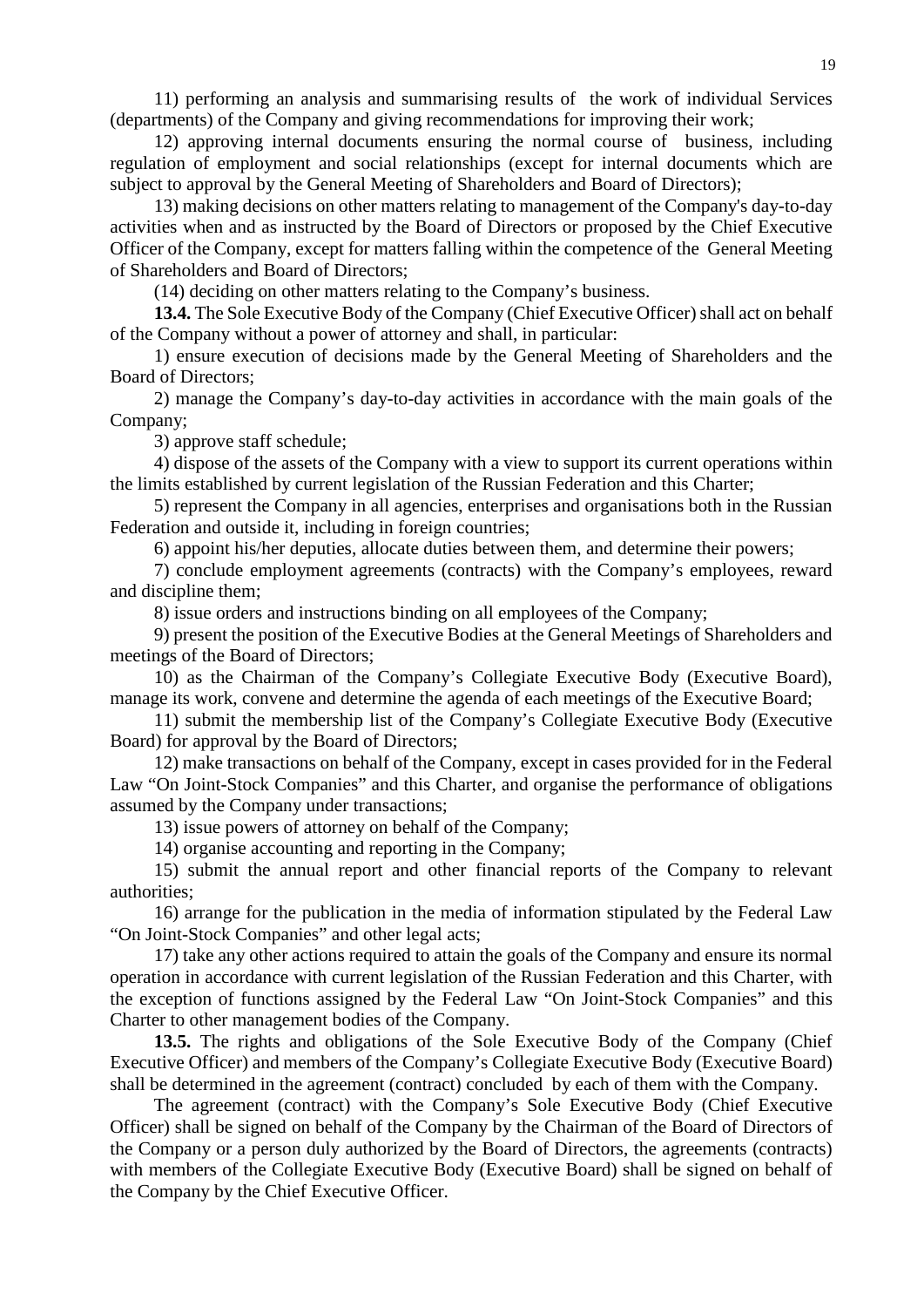The labour legislation of the Russian Federation shall apply to the relations between the Company and the Company's Sole Executive Body (Chief Executive Officer) and members of the Company's Collegiate Executive Body (Executive Board) to the extent not in conflict with the provisions of the Federal Law "On Joint-Stock Companies".

The person acting as the Sole Executive Body of the Company (Chief Executive Officer) and members of the Collegiate Executive Body of the Company (Executive Board) may simultaneously hold positions in the management bodies of other organisation only with the consent of the Board of Directors.

**13.6.** The Collegiate Executive Body of the Company (Executive Board) shall act on the basis of this Charter and the Regulations on the Executive Board of the Company approved by the General Meeting of Shareholders, which sets forth the timing and procedure for convening and holding its meetings and decision-making procedures.

The quorum for meetings of the Collegiate Executive Body of the Company (Executive Board) is at least one half of the total number of its elected members. If the number of members of the Collegiate Executive Body of the Company (Executive Board) becomes less than the number required for the aforesaid quorum, the Board of Directors of the Company shall form a new Collegiate Executive Body of the Company (Executive Board).

Minutes shall be taken at each meeting of the Collegiate Executive Body of the Company (Executive Board). The minutes of a meeting of the Collegiate Executive Body of the Company (Executive Board) shall be made available to members of the Board of Directors, the Internal Audit Commission, the head of the Internal Audit Department and the Auditor at their request.

The conduct of the meetings of the Collegiate Executive Body of the Company (Executive Board) shall be organised by the person acting as the Sole Executive Body of the Company (Chief Executive Officer), who shall sign all documents on behalf of the Company and minutes of the meetings of the Collegiate Executive Body of the Company (Executive Board), and act on behalf of the Company without a power of attorney in accordance with decisions of the Collegiate Executive Body of the Company (Executive Board) taken within its competence.

Transfer of the voting right by a member of the Collegiate Executive Body of the Company (Executive Board) to any other person, including any other member of the Collegiate Executive Body of the Company (Executive Board) is not allowed.

**13.7.** The Chief Executive Officer of the Company shall be personally responsible for creating conditions so as to protect information constituting a state secret. The Chief Executive Officer shall arrange access for the Company's employees and secondees to information constituting a state secret, in accordance with the requirements of the legislation of the Russian Federation on the protection of state secrets.

Upon the liquidation or reorganisation of the Company, the Chief Executive Officer of the Company shall be personally liable for the physical safety of information constituting a state secret. In the event of changes in the role of the Company or in its form of ownership, in the event of its reorganization or liquidation and/or termination of its work involving the use of information constituting a state secret, the Chief Executive Officer shall take measures to ensure the protection of such information and its carriers. In this case, carriers of information constituting a state secret shall be duly destroyed, surrendered for archiving or handed over to:

- a legal successor of the Company if that legal successor is authorized to carry out work involving the use of the said data;

- a governmental authority at whose disposal the information in question is held;

- another governmental authority, enterprise, institution or organization as instructed by the Inter-Departmental Commission for the Protection of State Secrets."

The Board of Directors is at any moment entitled to make a decision on the early termination of the powers of the Sole Executive Body of the Company (Chief Executive Officer), members of the Collegiate Executive Body (Executive Board) and on the establishment of new Executive Bodies. The General Meeting of Shareholders is at any moment entitled to make a decision on the early termination of the powers of the Management Company or Manager.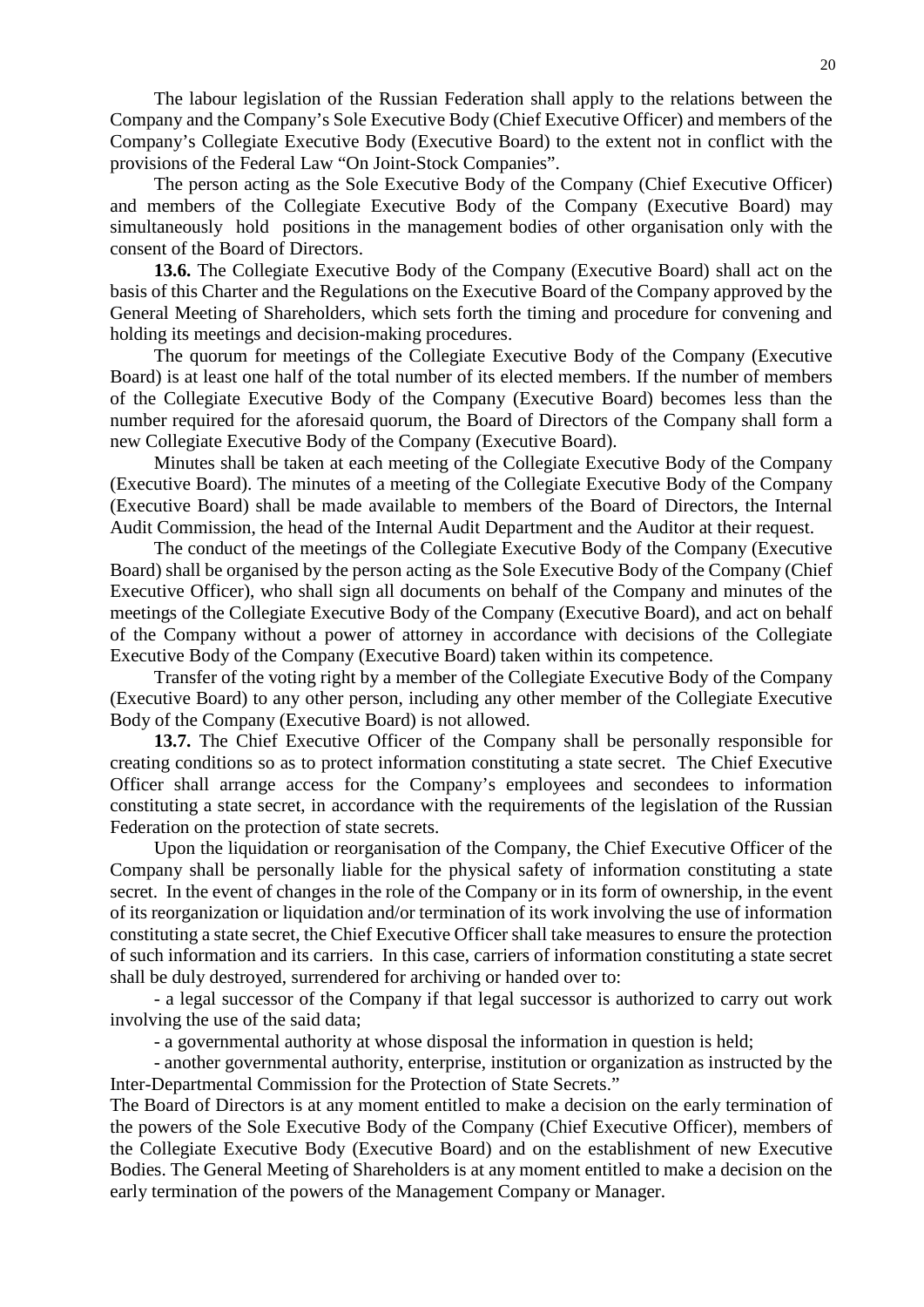**Article 14. Liability of Members of the Board of Directors of the Company, the Sole Executive Body of the Company (Chief Executive Officer), Members of the Collegiate Executive Body of the Company (Executive Board), and Persons Interested in the Execution of Transactions by the Company** 

**14.1.** The members of the Board of Directors, the Sole Executive Body of the Company (Chief Executive Officer), the members of the Collegiate Executive Body of the Company (Executive Board), and the Management Company or the Manager shall act in the best interests of the Company, exercise their rights and discharge their obligations in relation to the Company reasonably and in good faith.

**14.2.** Members of the Board of Directors, Sole Executive Body (Chief Executive Officer), Collegiate Executive Body (Executive Board), and the Management Company or Manager shall be liable to the Company for the losses sustained by the Company as a result of their guilty acts or omissions. The grounds, the amount and the procedure of holding the aforementioned persons liable are determined in accordance with the current legislation of the Russian Federation.

**14.3.** Representatives of the state on the Board of Directors shall bear liability as provided in this article along with other members of the Board of Directors.

**14.4.** If as of the date of entering into an interested-party transaction a person interested in that transaction had defaulted on the obligation to notify the Company of the occurrence of circumstances under which the person may be deemed to be an interested party, the fault of that person shall be presumed for loss caused to the Company by such transaction.

An interested party shall be liable to the Company, if a claim is presented by the Company or its shareholder, to the extent of the losses caused thereby to the Company regardless of whether or not the transaction has been deemed invalid. If several persons bear liability, they shall be jointly and severally liable to the Company.

The following persons shall be deemed to be interested in execution of a transaction by the Company:

**a** member of the Board of Directors,

 the Sole Executive Body of the Company (Chief Executive Officer), including the Management Company or Manager,

- a member of the Collegiate Executive Body of the Company (Executive Board),
- **a** a person controlling the Company
- a person entitled to give directions binding on the Company

if they, their spouses, parents, children, full and half-blood brothers and sisters, adoptive parents, adopted children and/or persons (entities) controlled by them:

are a party to, beneficiary of, intermediary or representative in the transaction;

 are a controlling person of a legal entity which is party to, beneficiary of, intermediary or representative in the transaction;

 hold positions in the management bodies of a legal entity which is a party to, beneficiary of, intermediary or representative in the transaction and hold positions in the management bodies of the management company of such legal entity.

### **Article 15. Internal Audit Commission. Auditor**

**15.1.** Control over financial and economic activities of the Company shall be exercised by the Internal Audit Commission. The operating procedures of the Internal Audit Commission of the Company shall be determined in the Regulations on the Internal Audit Commission approved by the General Meeting of Shareholders.

**15.2.** The Internal Audit Commission shall be elected by the Annual General Meeting of Shareholders until the next Annual General Meeting of Shareholders and shall consist of at least three members.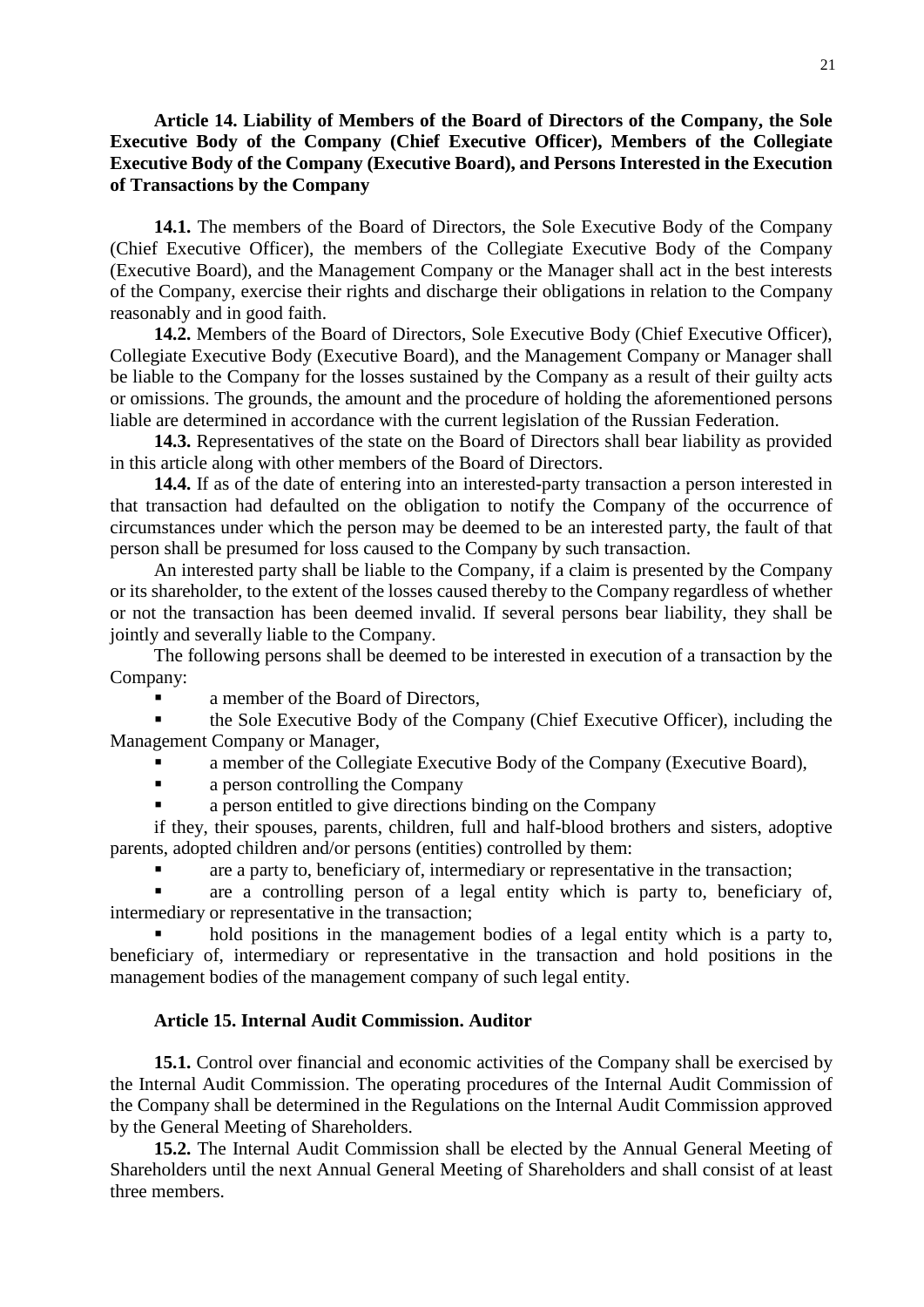By resolution of the General Meeting of Shareholders, members of the Internal Audit Commission may be paid compensation and/or reimbursement of expenses related to the performance of their duties of during their term of office. The amount of such compensation and reimbursement shall be established by resolution of the General Meeting of Shareholders.

**15.3.** In the aims of effectuating its activity the Internal Audit Commission is entitled to:

- audit the Company's financial and economic activity;

- audit and confirm the accuracy of data contained in the Company's annual report, accounting (financial statements) and other reports as well as in other financial documents of the Company;

- conduct the financial and economic evaluation of the Company's activity for the audit period, including the audit of facts of violations of the rules of accounting and submission of financial statements provided for by the legal acts of the Russian Federation and violations of the legal acts of the Russian Federation in the course of the financial and economic activity;

- control of the correction of defects and the fulfillment of prescriptions of the Internal Audit Commission related to the elimination of the discovered defects reflected in the documents composed as a result of the previously conducted audit;

- other powers assigned to the competence of the Internal Audit Comission by the Federal Law "On Joint-Stock Companies" and the Company's Charter.

An audit (review) of the Company's financial and economic activity shall be conducted at the end of the year, as well as at any time:

- at the initiative of the Internal Audit Commission,
- **by resolution of the General Meeting of Shareholders,**
- at the initiative of the Board of Directors,

 at the request of a shareholder (shareholders) of the Company holding in the aggregate at least ten (10) percent of the Company's voting shares.

**15.4.** At the request of the Internal Audit Commission, persons holding positions in the management bodies of the Company shall provide any documents relating to the Company's financial and economic activity.

**15.5.** Members of the Internal Audit Commission are entitled to require that an Extraordinary General Meeting of Shareholders be convened in accordance with the Federal Law "On Joint-Stock Companies".

**15.6.** Members of the Internal Audit Commission may not concurrently serve as members of the Board of Directors, nor occupy other positions in the management bodies of the Company.

**15.7.** The Internal Audit Commission shall issue a report based on the results of audit of the Company's financial and economic activity, which shall contain the following:

 confirmation of the accuracy of data contained in the reports and other financial documents of the Company;

 information on violations of the procedure for maintaining accounting records and submitting accounting (financial) statements established by legal acts of the Russian Federation, and violations of legal acts of the Russian Federation in the course of financial and economic activity.

**15.8.** The Auditor shall audit the financial and economic activity of the Company in accordance with legal acts of the Russian Federation under the agreement concluded therewith.

The Auditor shall be approved by the General Meeting of Shareholders. The amount of the fee payable to the Auditor shall be determined by the Board of Directors.

**15.9.** The Company forms a structural subdivision conducting the internal audit, the functions of which are inter alia the following:

- the evaluation of the efficiency of the internal control system;

- the evaluation of the efficiency of the internal audit system;

- the evaluation of the corporate governance;

The goals, objectives and powers of the structural subdivision conducting the internal audit are determined by the internal document which is to be approved by the Board of Directors.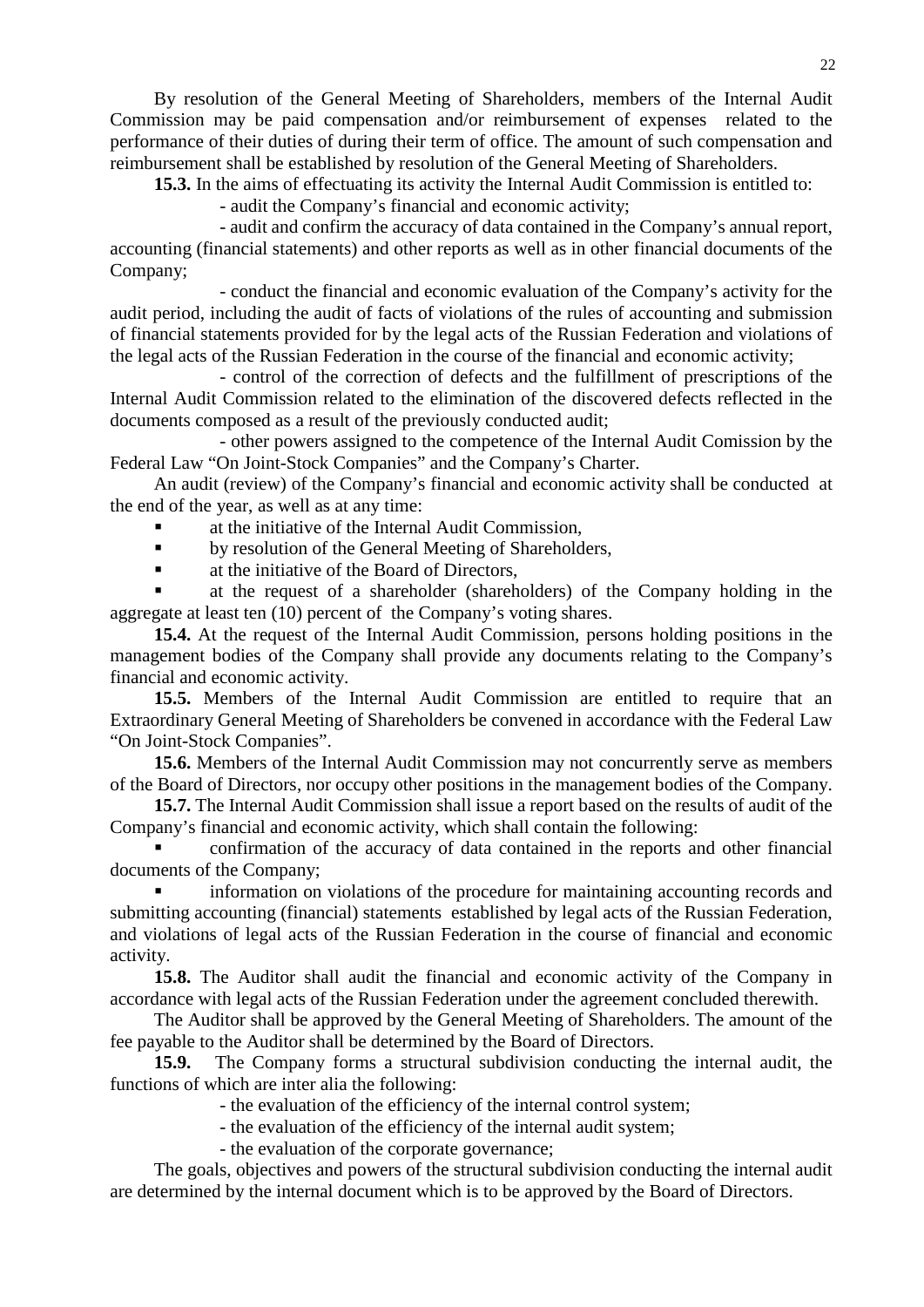The head of the structural subdivision conducting the internal audit is accountable to the Board of Directors, is appointed and dismissed from his position by the Company's Chief Executive Officer by decision of the Board of Directors.

# **Article 16. Accounting Records and Accounting (Financial Statements) of the Company**

**16.1.** The Company shall maintain accounting records and submit accounting (financial) statements in accordance with the procedure established by the Federal Law "On Joint-Stock Companies" and other legal acts of the Russian Federation.

**16.2.** Responsibility for organisation of accounting in the Company, its status and accuracy, timely submission of accounting (financial) statements to relevant authorities and provision of information about the Company's activities to the shareholders, creditors and the media shall be vested in the Sole Executive Body of the Company (Chief Executive Officer).

**16.3.** The accuracy of information contained in the annual report and annual accounting (financial) statements of the Company shall be certified by the Internal Audit.

The Company shall engage an audit firm not associated with the Company or its shareholders to conduct the annual audit of the annual accounting (financial) statements of the Company.

**16.4.** The Company's annual report shall be subject to preliminary approval by the Board of Directors of the Company at least 30 days prior to the date of the Annual General Meeting of Shareholders.

## **Article 17. Storage of the Company's Documents**

**17.1.** The Company shall keep the following documents:

documents confirming the state registration of the Company;

 duly registered Charter of the Company and amendments and additions thereto, decision on the establishment of the Company, and certificate of state registration of the Company;

 the decision on the issue (additional issue) of securities, amendments to the decision on the issue (additional issue) of securities, report on the results of the issue (additional issue) of securities, notice on the results decision of the issue (additional issue) of securities;

 documents confirming the Company's rights to the property carried on its balance sheet;

- internal documents of the Company;
- regulations on branches or representative offices of the Company;
- **annual reports;**
- **accounting records;**
- **accounting (financial) statements;**

 minutes of the General Meetings of Shareholders (decision of the shareholder holding all voting shares of the Company), meetings of the Board of Directors, the Internal Audit Commission, and the Collegiate Executive Body of the Company (Executive Board);

 voting ballots and powers of attorney (copies of powers of attorney) for participation in the General Meeting of Shareholders;

- reports of appraisers;
- **I** lists of affiliated persons of the Company:

 lists of persons entitled to participate in the General Meeting of Shareholders and persons entitled to receive dividends, as well as other lists drawn up by the Company for shareholders to exercise their rights in accordance with the requirements of the Federal Law "On Joint-Stock Companies";

 reports of the Internal Audit Commission, Auditor, state and municipal financial supervision bodies;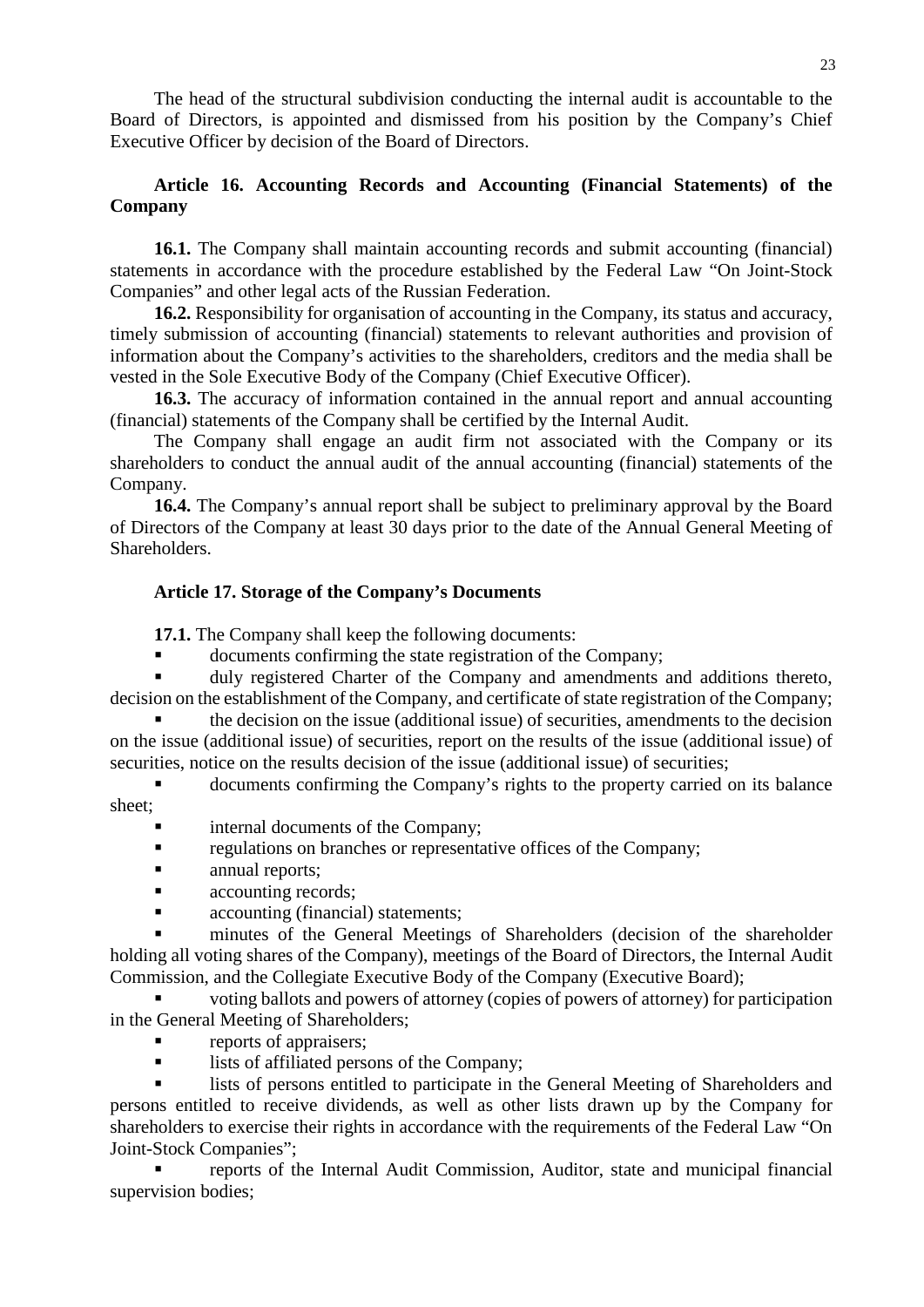issue prospectuses, reports of the issuer and other documents containing information subject to publication or disclosure in any other way in accordance with the Federal Law "On Joint-Stock Companies" and other federal laws;

 notifications of the conclusion of shareholder agreements sent to the Company, as well as lists of persons who have entered into such agreements;

 judicial decisions and decrees on disputes related to the creation of theCompany, its management or participation in it, judicial acts on such disputes including rulings on initiation of proceedings by an arbitration court and acceptance of a claim or application to change the grounds or subject matter of a previously stated claim;

 other documents provided for by the Federal Law "On Joint-Stock Companies", this Charter, internal regulations of the Company, resolutions of the General Meeting of Shareholders and other management bodies of the Company, and documents provided for by legal acts of the Russian Federation.

**17.2.** The Company shall keep the documents listed in Clause 17.1 of this Charter at the location of the Company's Sole Executive Body (Chief Executive Officer) in accordance with the procedure and during the periods prescribed by the Bank of Russia.

**17.3.** The Company shall provide its shareholders with access to the documents listed in Clause 17.1 of this Charter, in accordance with the Federal Law "On Joint-Stock Companies"

**17.4.** The documents listed in clause 17.1 of the Charter must be provided by the Company within 7 (seven) business days from the date of submission of the relevant request for review at the premises of the Sole Executive Body of the Company (Chief Executive Officer). The Company is obliged, at the request of shareholders entitled to access the documents listed in clause 18.1 of this Charter, to provide them with copies of these documents. The fee charged by the Company for the provision of these copies shall be paid by the shareholder beforehand (prior to the submission of these copies to the shareholder) and may not exceed the cost of their production and, if the request indicates the necessity for the copies to be sent to the address mentioned by the shareholder, the corresponding cost of delivery of hard copies.

The Company must provide on its web-site the cost of producing the copies requested.

**17.5.** The Company shall disclose:

the Company's annual report and annual accounting (financial) statements;

 issue prospectus of the Company's securities in cases provided for by legal acts of the Russian Federation;

 notice of the General Meeting of Shareholders in accordance with the procedure established by the Federal Law "On Joint-Stock Companies";

other information determined by the Bank of Russia.

### **Article 18. Reorganisation and Liquidation of the Company**

**18.1.** The Company may be voluntarily reorganised in accordance with the procedure provided by the Federal Law "On Joint-Stock Companies".

Other grounds and procedure for reorganisation of the Company are determined by the Civil Code of the Russian Federation and other federal laws.

The Company may be reorganised through merger, accession, division, split-off or transformation.

**18.2.** Except in the case of reorganisation through accession, the Company shall be deemed to have been reorganised from the moment of the state registration of the newly formed legal entities.

Where the Company is reorganised through accession of another company thereto, the Company shall be deemed to have been reorganised upon the entry of a record on the winding-up of the acceding company in the Unified State Register of Legal Entities.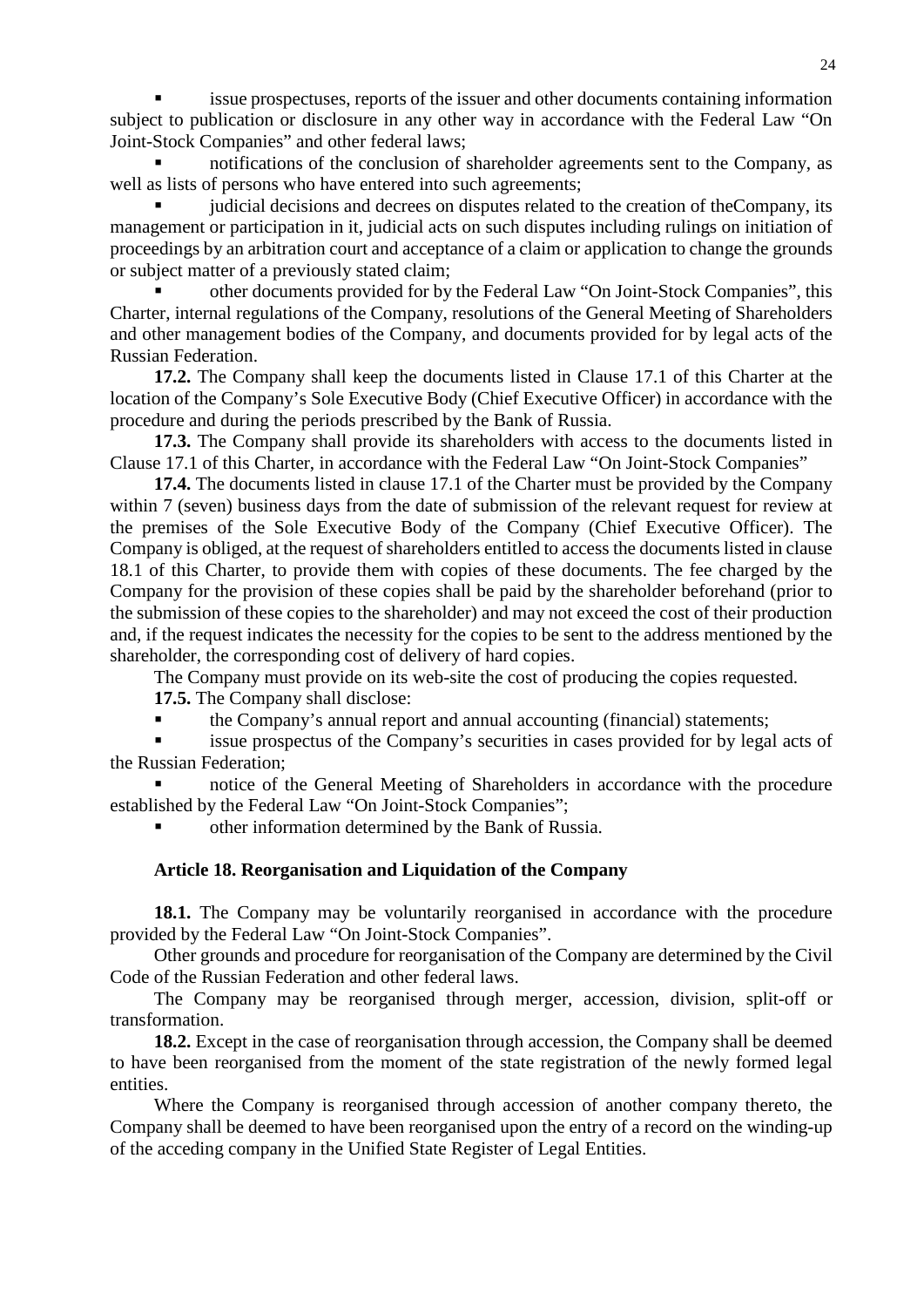**18.3.** After a record about the commencement of reorganisation procedures is entered in the Unified State Register of Legal Entities, the Company being reorganised shall, two times on a monthly basis, publish an announcement about its reorganisation meeting that comply with the requirements set forth in Clauses 6.1 and 6.2, Article 15 of the Federal Law "On Joint-Stock Companies" in the media publishing information on the state registration of legal entities.

In the event of reorganisation of the Company the creditors shall be given guarantees provided for in Article 60 of the Civil Code of the Russian Federation.

If the transfer deed does not expressly designate the legal successor of the reorganised Company, the legal entities formed as a result of the reorganisation shall bear joint and several liability for the obligations of the reorganised Company to its creditors.

**18.4.** The Company may be liquidated voluntarily in accordance with the procedure established by the Civil Code of the Russian Federation, subject to the requirements of the Federal Law "On Joint-Stock Companies" and this Charter. The Company may be liquidated by court decision on the grounds provided for by the Civil Code of the Russian Federation.

Liquidation of the Company shall entail its termination without transfer of its rights and obligations to other persons by way of succession.

**18.5.** In the event of voluntary liquidation of the Company, the Board of Directors shall submit the issue of voluntary liquidation of the Company and appointment of a liquidation commission to the General Meeting of Shareholders for decision.

The General Meeting of Shareholders shall adopt the resolution on voluntary liquidation of the Company and appointment of a liquidation commission.

**18.6.** Upon the appointment of a liquidation commission, all powers related to management of the Company's affairs shall pass thereto. The liquidation commission shall act in court on behalf of the Company.

**18.7.** Where the shareholder of the Company is the Russian Federation, subject of the Russian Federation or a municipal authority the liquidation commission must include a representative of the Federal Agency for State Property Management or any other respective state (municipal) body duly authorized to act as a shareholder of the Company in the name of the Russian Federation, subject of the Russian Federation or a municipal authority respectively.

**18.8.** The liquidation commission shall publish a notice of liquidation of the Company, detailing the procedure and time limit for the submission of claims by creditors, in the print media publishing information on registration of legal entities. The time limit for the submission of claims by creditors may not be less than two months after the date of publication of the notice of liquidation of the Company.

**18.9.** If at the time the resolution on liquidation of the Company is adopted the Company has no obligations to creditors, its property shall be distributed among shareholders in accordance with the Article 23 of the Federal Law "On the Joint-Stock Companies".

**18.10.** The liquidation commission shall take measures to identify creditors of the Company and collect accounts receivable, and shall give the creditors written notice of liquidation of the Company.

**18.11.** Upon the expiry of the time limit for the submission of claims by creditors, the liquidation commission shall prepare an interim liquidation balance sheet containing information about the composition of the assets of the Company, claims submitted by creditors, and the results of their consideration. The interim liquidation balance sheet shall be approved by the General Meeting of Shareholders.

**18.12.** If the cash available to the Company is not sufficient to settle all creditor claims filed by its creditors, the liquidation commission shall sell other assets of the Company through a public auction in accordance with the procedure for enforcement of court decisions.

**18.13.** Cash payments to the Company creditors shall be made by the liquidation commission in the order of priority established by the Civil Code of the Russian Federation and in accordance with the interim liquidation balance sheet, starting with the date of its approval,